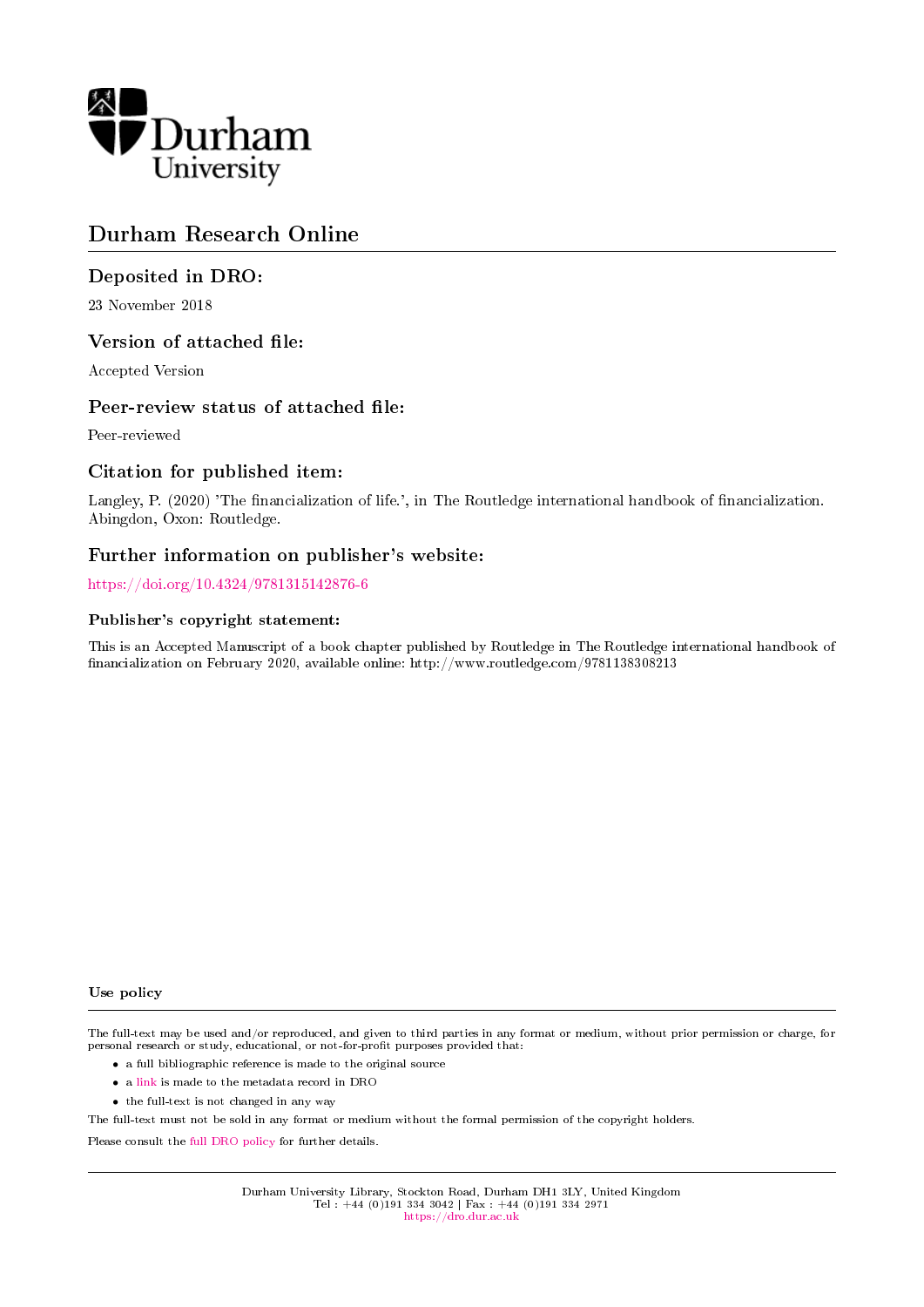#### **Forthcoming in** *International Handbook of Financialization* **(Routledge)**

Edited by Phil Mader, Daniel Mertens and Natascha van der Zwan

**The financialization of life**

Professor Paul Langley

Department of Geography, Durham University, UK

#### **Abstract**

This chapter elaborates upon financialization research that draws on post-structural theorizations of contemporary power relations provided by Michel Foucault and Gilles Deleuze. Research in this vein primarily focuses on the financialization of everyday socio-economic life, offering analyses of the governmentalized configuration of economies, cultures and subjectivities of speculation and indebtedness. Foucault and Deleuze provoke a more wide-reaching research agenda, however, one that foregrounds how financial logics and techniques are incorporated into, and are constitutive of, the power relations that seek to control and secure life under neo-liberal capitalism. Post-structural research can be extended to encompass multiple and related modalities of the financialization of life, including the force of financial logics and techniques in the ordering of biological life.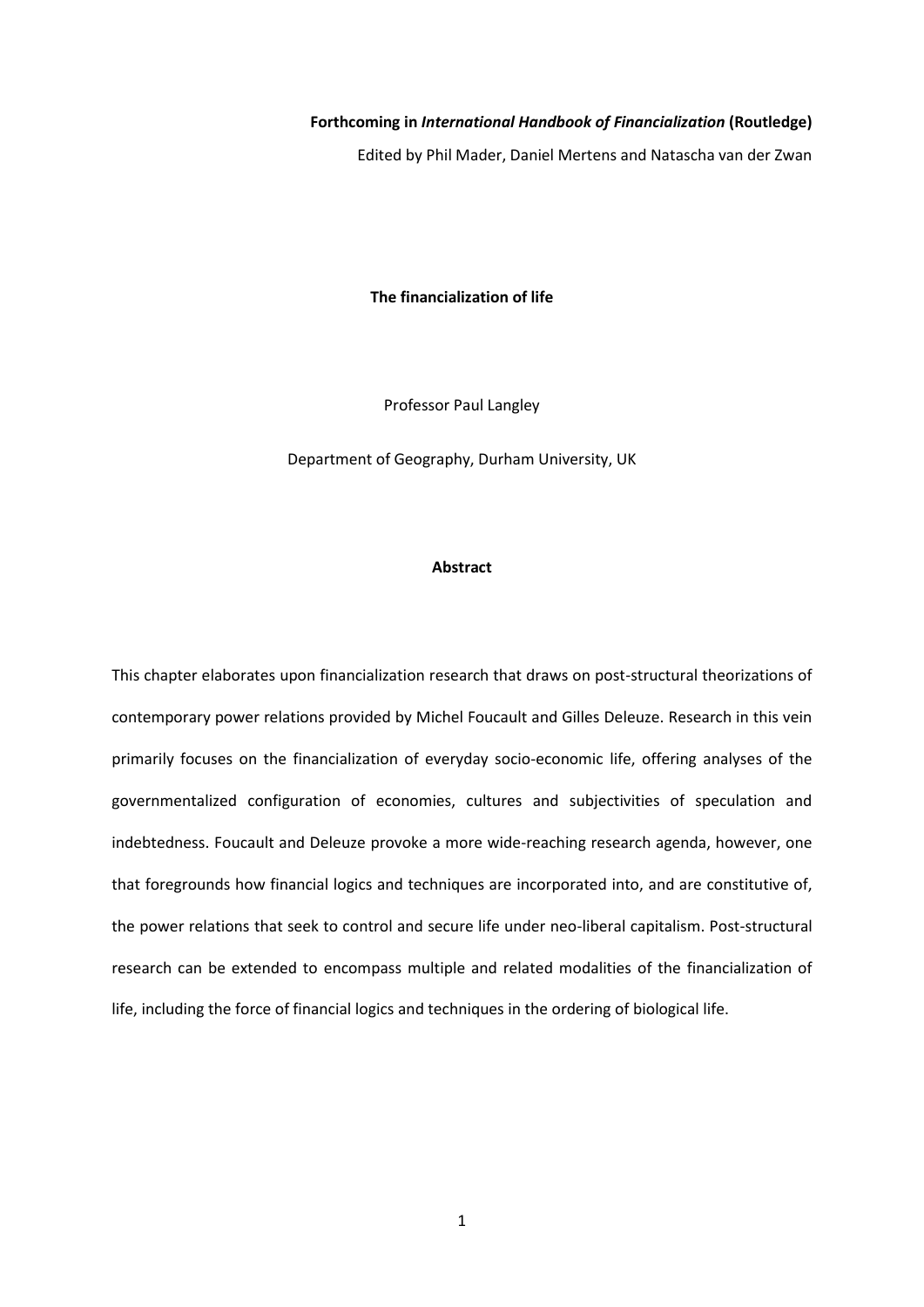#### **Introduction**

The purpose of this chapter is to elaborate upon financialization research that draws on the poststructural theorizations of contemporary power relations provided by Michel Foucault and Gilles Deleuze. The intertwined theoretical projects of Foucault and Deleuze would perhaps seem an unlikely source of inspiration for understanding financialization. Neither theorist directly and consistently addressed questions of money and finance, nor could their writings several decades ago foretell the present significance of financialization processes. Nonetheless, Foucault and Deleuze feature widely across academic disciplines in critical accounts of financial markets and analyses of financialization.

The opening section below concentrates on the body of financialization research that to date has drawn most thoroughly on the post-structural theories of Foucault and Deleuze. Both theorists are sources of inspiration for research into the financialization of the everyday routines and rhythms of socio-economic life. Indeed, important reviews of the financialization literature characterize poststructuralism as an approach that is primarily concerned with everyday life (van der Zwan, 2014). Post-structuralism contributes to enriching critical understandings of how everyday life is becoming financialized, especially by furthering analysis of the ways in which governmental rationalities and techniques configure economies, cultures and subjectivities of speculation and indebtedness.

The second section of the chapter will suggest that Foucauldian and Deleuzean theorizations of power have the potential to facilitate a more wide-reaching agenda for research that includes, but also extends well beyond, everyday socio-economic life. Foucault and Deleuze are deployed individually or together across extant research into financial markets and financialization processes. They are also variously mobilized without and within Marxist political economy frameworks. Notwithstanding the diverse uptake of Foucault and Deleuze, they provide a coherent critical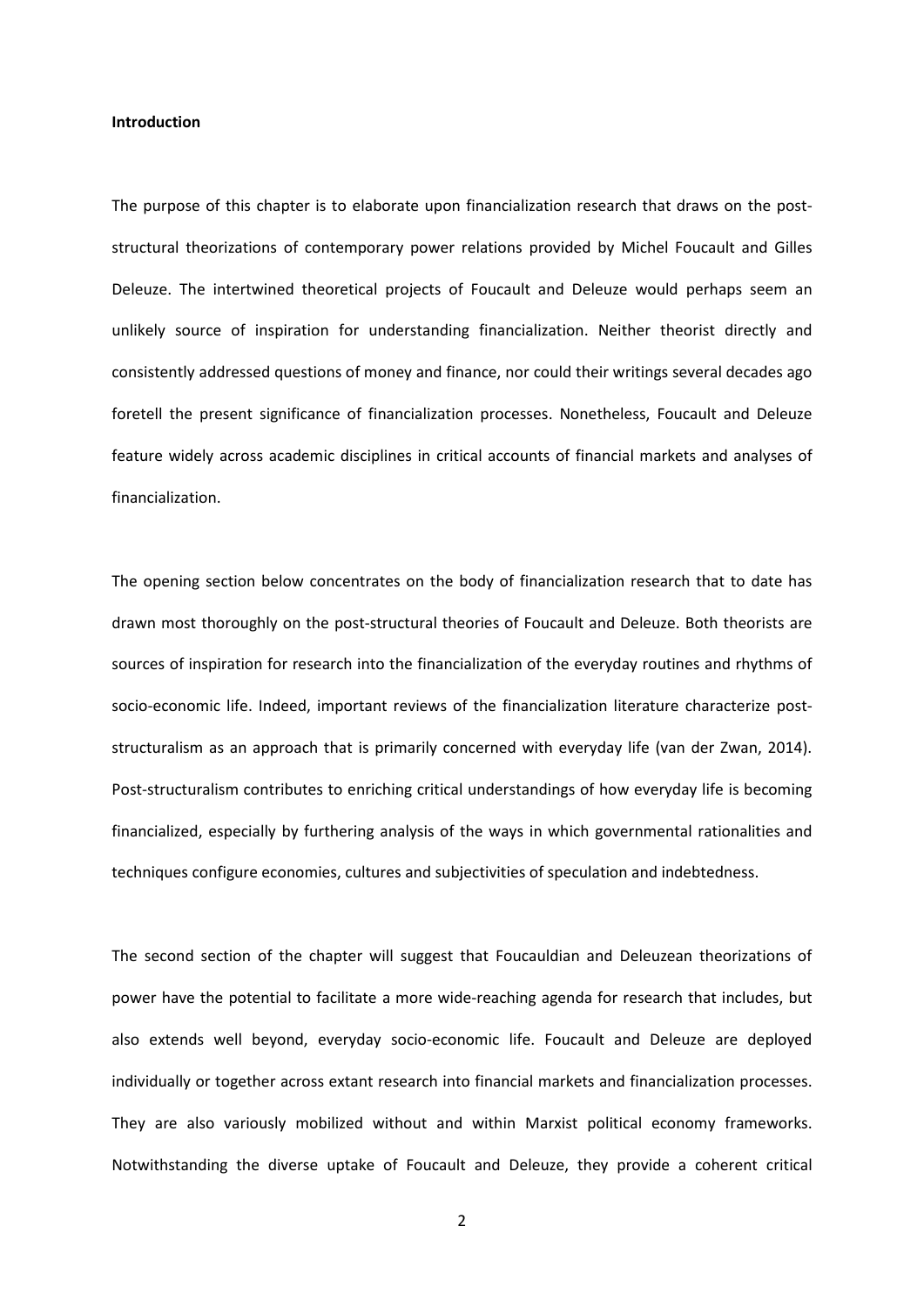analytical agenda for the study of financialization that is rooted in their prescient theorizations of the distinctive character of contemporary power relations (Deleuze, 1992, 1999; Foucault, 1991, 2007, 2008). Foucault and Deleuze encourage a focus on the co-production of financial knowledge and techniques, on the one hand, and contemporary power relations, on the other. They can thereby further analyses of financialization processes that foreground how financial logics and techniques are incorporated into, and are constitutive of, the prevailing power relations that seek to control and secure life under neo-liberal capitalism. Foucault and Deleuze draw attention, in short, to the conditions under which the financialization of life becomes possible and, for the present at least, continues apace.

The third section of the chapter illustrates the potential of a wide-reaching post-structural agenda for research into the financialization of life. A body of scholarship is drawn together that - developing somewhat separately from the reception of Foucault and Deleuze into the financialization literature - centres on the co-production of the new life sciences and contemporary power relations. Key contributions to this scholarship already highlight the speculative qualities of the life sciences and their so-called 'bio-economies', but tend not to explicitly acknowledge wider processes of financialization. What such scholarship is shown to begin to offer is an agenda for studying financialization processes that analyses the force of financial logics and techniques in the ordering of biological life. Moreover, by way of conclusion to the chapter, I point to possibilities for research into further and related modalities of the financialization of life, processes that include both the infrastructural conditions of life and more-than-human life.

#### **Financialization and everyday life**

In the wake of work by Marxist, post-Keynesian and institutional political economists that analyses the shifting balance between the financial and productive economies - including changes in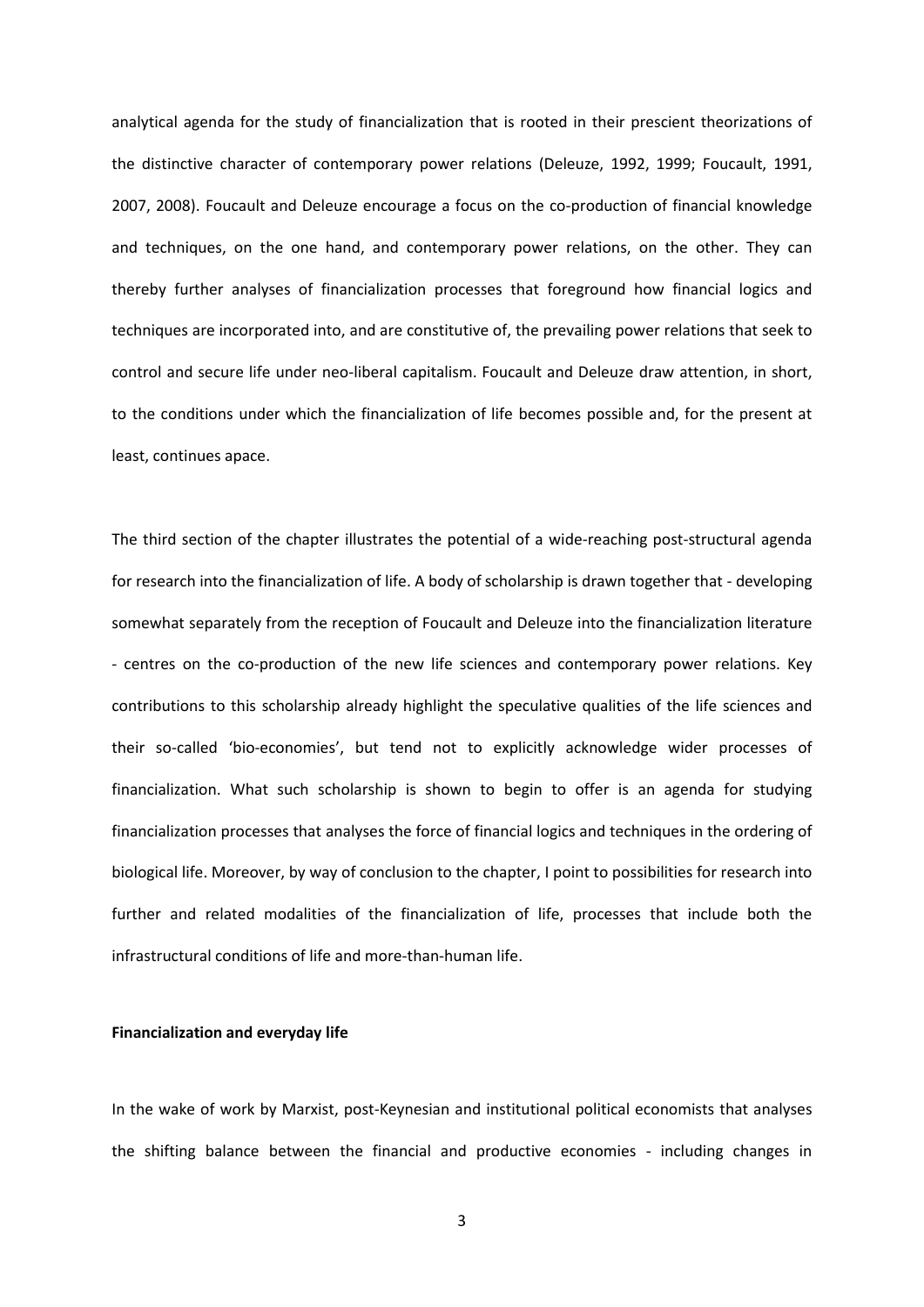corporate form and management prompted by the privileging of shareholder value - financialization research has been marked by a pair of related tendencies. First, the literature stresses how the reach of financialization processes extends well beyond the productive and corporate economies. Whilst clearly not without contestation or limit points (see Christophers and Fine 2019, in this volume), financialization appears to be a set of voracious processes that crystalize financial logics and values across multiple domains. Uninterrupted, and actually deepened in the course of the global financial crisis (Davis and Williams, 2017), financialization processes are now arguably being experienced more widely and acutely than ever.

Second, when developing critical understanding of financialization processes beyond the productive and corporate economies, scholars also tend to broaden the theoretical remit of financialization research beyond political economy frameworks. To be clear, political economy is typically not jettisoned altogether by financialization researchers, especially given the crucial insights that Marxism holds for understanding the character and content of capitalist finance. However, moreoften-than-not and in one way or another, political economy approaches are challenged or nourished with concepts and ideas taken from the wider body of social theory. Illustrative in this respect is the tendency for reviews of the financialization literature to begin by providing an overview of political economy work before turning to cover research from different theoretical perspectives that is variously positioned as contrasting to, or complementary with, political economy research.

One important manifestation of the tendencies to broaden the empirical and theoretical remit of financialization research is the literature that studies how these processes are transforming the everyday routines and rhythms of socio-economic life (Erturk *et al.,* 2009; French, Leyshon, and Wainwright, 2011; van der Zwan, 2014). This is not to say that everyday socio-economic life doesn't feature in institutional and Marxist political economy accounts of contemporary capitalism (e.g.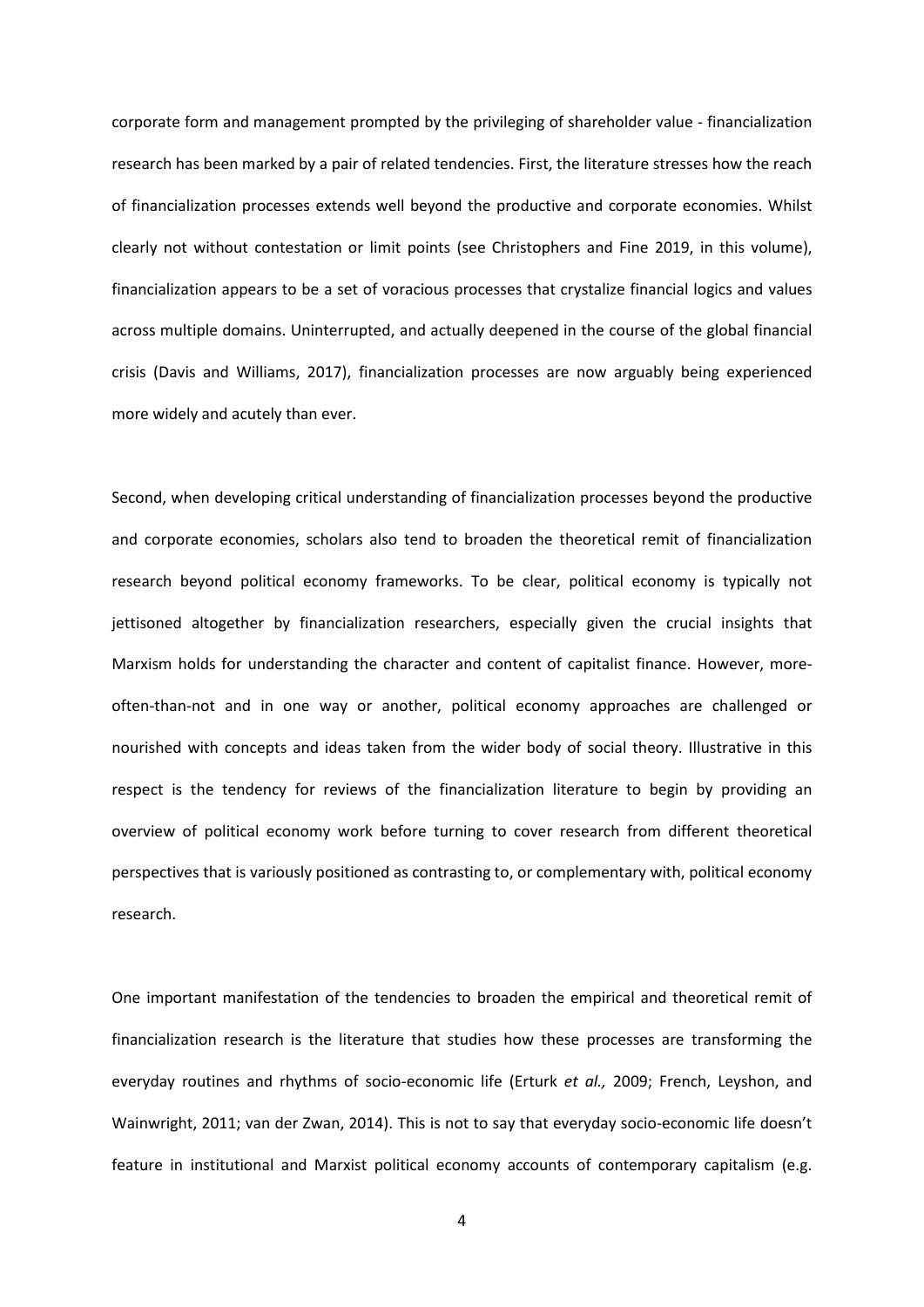Crouch, 2011; Lapavitsas, 2011). What usually marks research into the financialization of everyday life, however, is a dissatisfaction with macroeconomic and structural accounts of change (van der Zwan 2014: 111-2). To apprehend financialization processes as they are experienced, faced and felt by households and individuals, research therefore tends to turn to, and be informed by, a wider body of social theory that may include, but which usually extends beyond, political economy approaches.

Particular impetus has been given to research into the financialization of everyday life by the poststructural theorizations of power provided by Michel Foucault and Gilles Deleuze. Such theorizations of power feature, for example, in research that coalesces around the notion of 'finance/security' (de Goede, 2010). Influenced in particular by the lectures that Foucault (2007, 2008) originally delivered during the late 1970s at the Collège de France, research into finance/security emphasizes that financial logics and techniques loom large in the formulation and execution of the contemporary neo-liberal government of social and economic life as problems of security. This is because finance and security share an ontological conundrum - how to confront the uncertain future – and a shared epistemology of risk that is manifest in the deployment of risk management techniques and tools in order to render the future actionable in the present (Boy, Burgess and Leander, 2011). It follows that the financialization of everyday life is a manifestation of a powerful governmental rationality and a range of risk management techniques that regard uncertain financial market circulations in positive and productive terms as vital to securing socio-economic life.

By analysing the changing socio-economic experiences and practices of households and individuals in relation to the development of neo-liberal governmental programmes, finance/security research has thus made a distinctive contribution to understanding financialization. The financialization of everyday life is understood primarily in relation to a particular regime of neo-liberal governmentalized power that, including market deregulation and the privatization and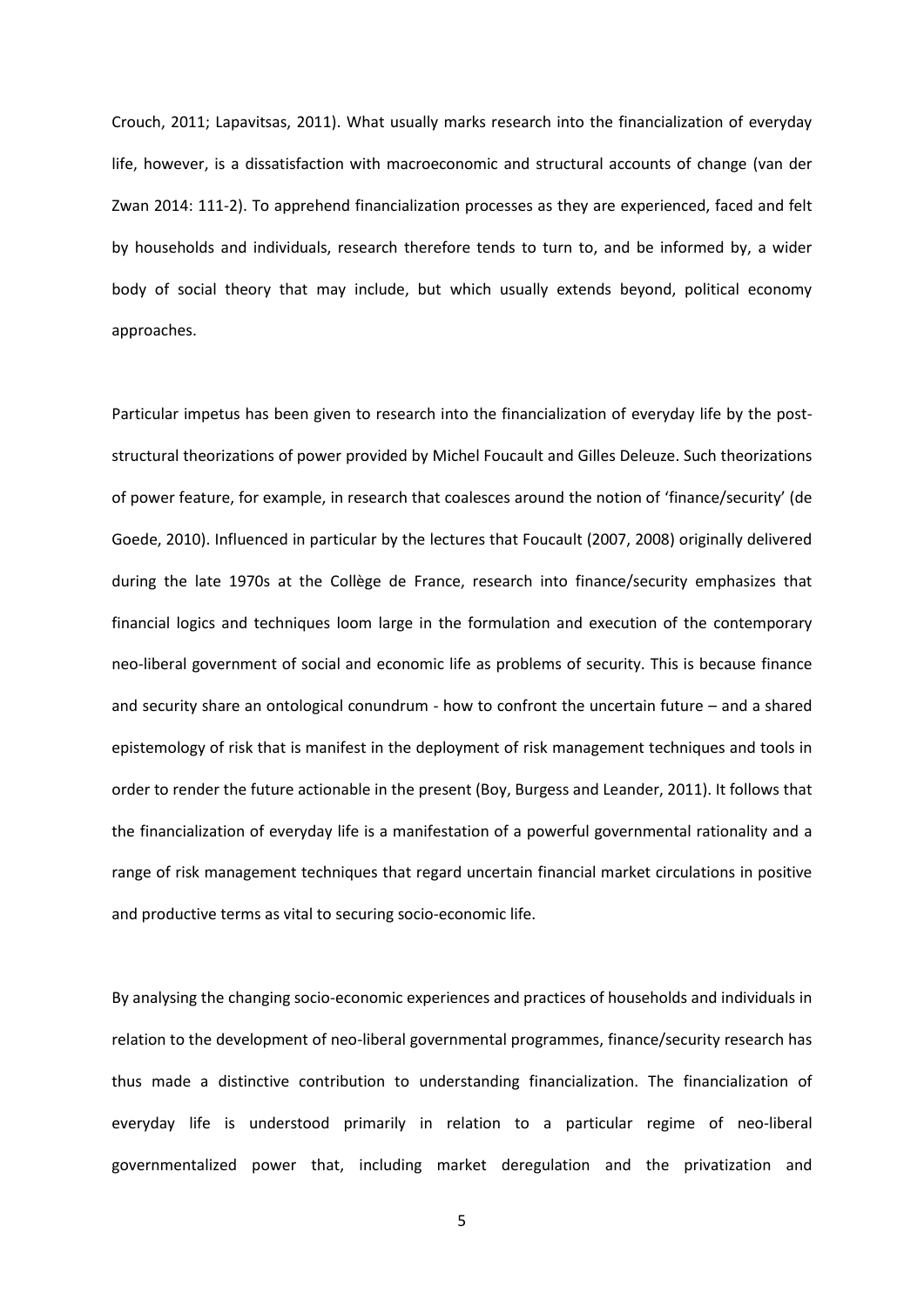individualization of welfare, features the instantiation of techniques of self-government, or what Foucault (1991) terms 'governmentality'. In the USA and UK in particular, neo-liberal governmentality is shown to have positioned financial markets as crucial to securing the future wealth and wellbeing of the population (Aitken, 2010; Langley, 2008, 2015). Everyday routines and rhythms of saving and borrowing are transformed by extensive and intensive relations with the uncertain circulations of global financial markets. The choices confronted by 'free' individuals and households are not over whether to invest in the markets or to take on debt, but how best to do so.

As a technology of self-government, mutual fund investment has become privileged, for example, over and above both retail deposit account saving and collective, state and employer-guaranteed retirement insurance. The meaning of 'security' and 'risk' is changed, then, and is no longer a matter of individuals and households making thrifty provision for a rainy day, or collectively insuring against future dangers. Such change is not simply a 'shift' of risk from the state and corporations to households and individuals (e.g. Hacker 2008), but rather a rearticulation of risk and uncertainty as opportunities to be embraced via the markets by entrepreneurial investor subjects who seek to secure their future wealth and wellbeing. Moreover, mortgages and consumer credit have also come to be regarded as playing a positive role in facilitating the security and prosperity of all, and are differentially priced in terms of the creditworthiness of borrowers and associated default risks (Marron, 2009; see Aalbers, 2019, and Gonzalez, 2019, in this volume, on housing and consumer loans). While the global financial crisis of over a decade ago starkly exposed the ways in which outstanding debt obligations and accompanying risks from everyday borrowing are repackaged into objects of securitization and speculation by wholesale financial markets, obligations and risks have also become an object for management and manipulation by debtor subjects themselves (Langley, 2014).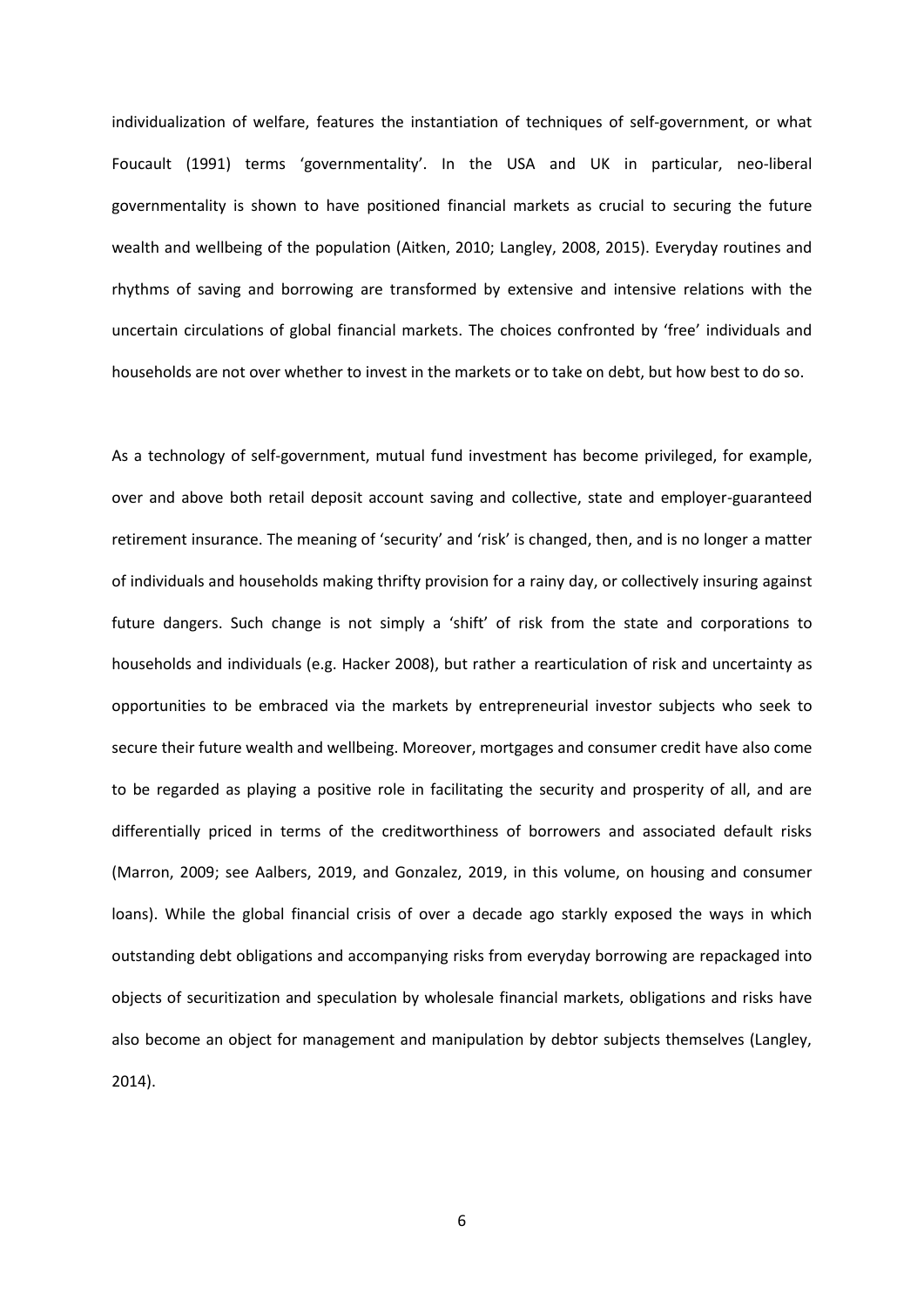The contribution of Foucault and Deleuze to the study of the financialization of everyday life is also apparent when these post-structural theorists are mobilized alongside Marx. For autonomist Marxists such as Maurizio Lazzarato (2012), for example, the credit-debt relation is held to have displaced the labour relation in neo-liberal capitalism, such that credit-debt relations between "owners" and "non-owners" of capital are becoming "the basis of social life" (pp. 13-36). And, in explicitly Deleuzean terms, the debt relations of households and individuals are said to feature the "machinic subjugation" of credit scoring techniques which "dismantles the self, the subject, and the individual", such that credit and creditworthiness can be differentially assessed and priced in terms of risk (p. 150). At the same time, and in more Foucauldian terms, the expansion of credit-debt relations is a governmentalized form of power that "breeds, subdues, manufactures, adapts, and shapes subjectivity" (p. 39). Debtor subjects are hailed who, animated by debt's moral economy of responsibility and guilt (pp. 135-161; see also Stimilli, 2017), ceaselessly work on themselves and their finances in order to make good on their obligations and creditworthiness.

Without and within Marxist political economy approaches, then, Foucault and Deleuze have attuned researchers to the transformations of everyday socio-economic life wrought by the governmentalized force of financial logics and the operations of financial techniques and devices. Attention is drawn, in particular, to logics of speculation and indebtedness that advance economies of rent and value capture but which, at the same time, also install certain and ongoing financial futurities and (in)securities into the ordering of everyday life. The pervasive influence of the financial logic of speculation is, for instance, a triumph of the governmental rationale of "speculative security", in the terms favoured by the finance/security literature (de Goede, 2012; Morris, 2018). Volatile financial market circulations pose dangers to the security of the population that have to be mitigated, but their vicissitudes and indeterminacies also present opportunities that are vital to the dynamic production of future wealth and wellbeing across the population (Langley, 2015). Not dissimilarly, from Haiven's (2014; 2019, in this volume) primarily Marxist perspective, the speculative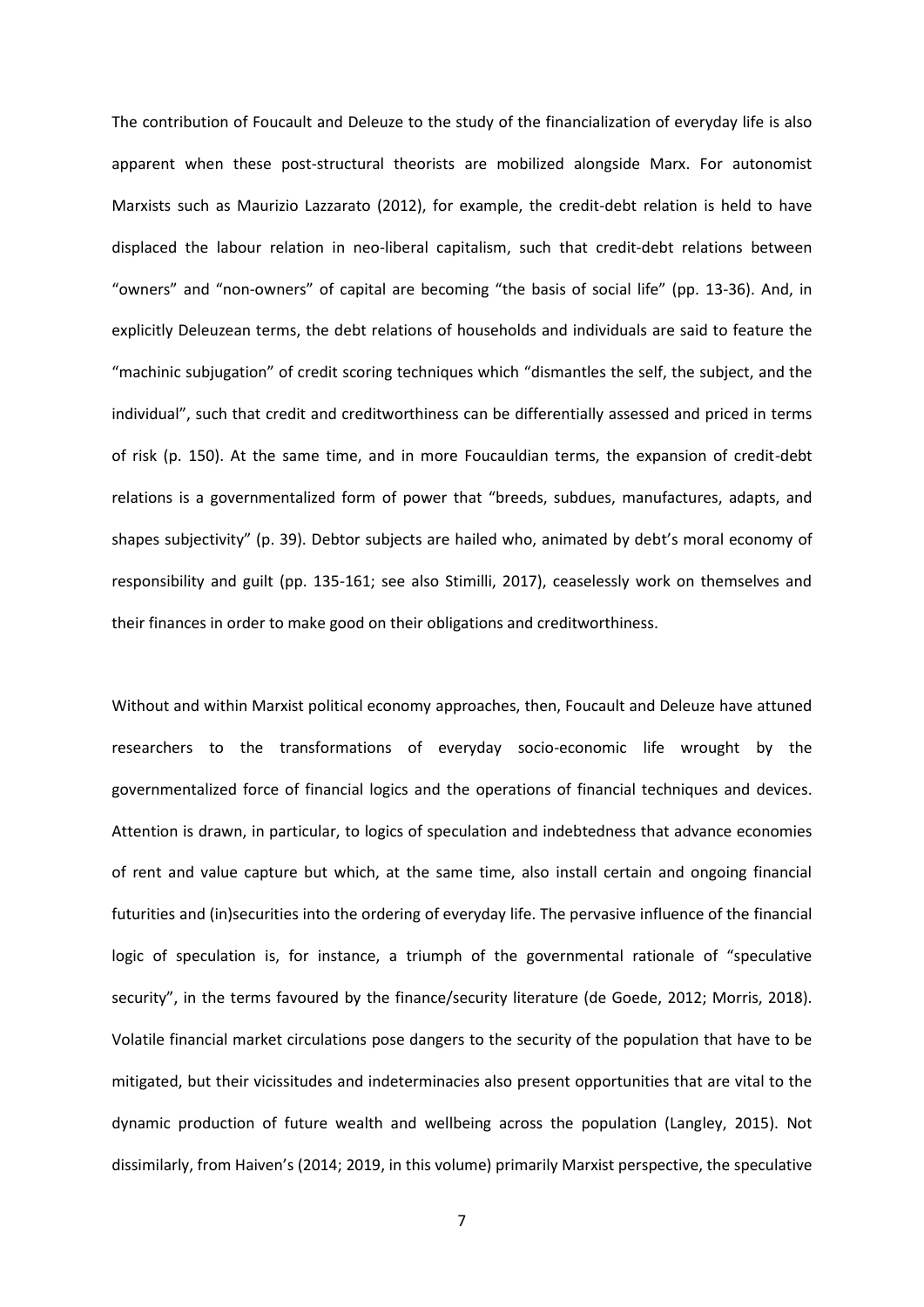character of the financialization of everyday life advances because of the growing hold of imaginaries and techniques of 'fictitious capital' over popular culture.

For autonomist Marxists, meanwhile, an emphasis on the logic of speculation and security obscures the significance of credit-debt as both an economic and governing relation under neo-liberal capitalism. From this perspective, it is the logic and techniques of indebtedness that prevail throughout everyday socio-economic life, and the intensification of socio-economic insecurity is an ever-present, structural condition of life (Lazzarato 2012). However, as Lisa Adkins (2017) persuasively argues, guilt-racked struggles with indebted life also feature a logic of speculation, as "debt society demands subjects who must constantly adjust to recalibrations of pasts, presents and futures as well as to changes in the relations between and across these states" (p. 448; also Konings 2018).

Rather than retrenching under the weight of its own contradictions or reaching its limits as populations become increasingly indebted, the financialization of everyday life continues apace at present. To extend Lauren Berlant's (2010) astute analysis of contemporary economy and society, the financialization of everyday socio-economic life is sustained by the "cruel optimism" of speculation, as "the predominance of finance … brings people together only to seem to take away what they thought they possessed" (Martin, 2002: 16). Optimistic and hopeful promises of opportunities and better times to come that can be seized through speculation and entrepreneurship serve to absorb and dissipate the tensions and conflicts engendered by growing inequality and indebtedness.

#### **Financialization and post-structural theories of power**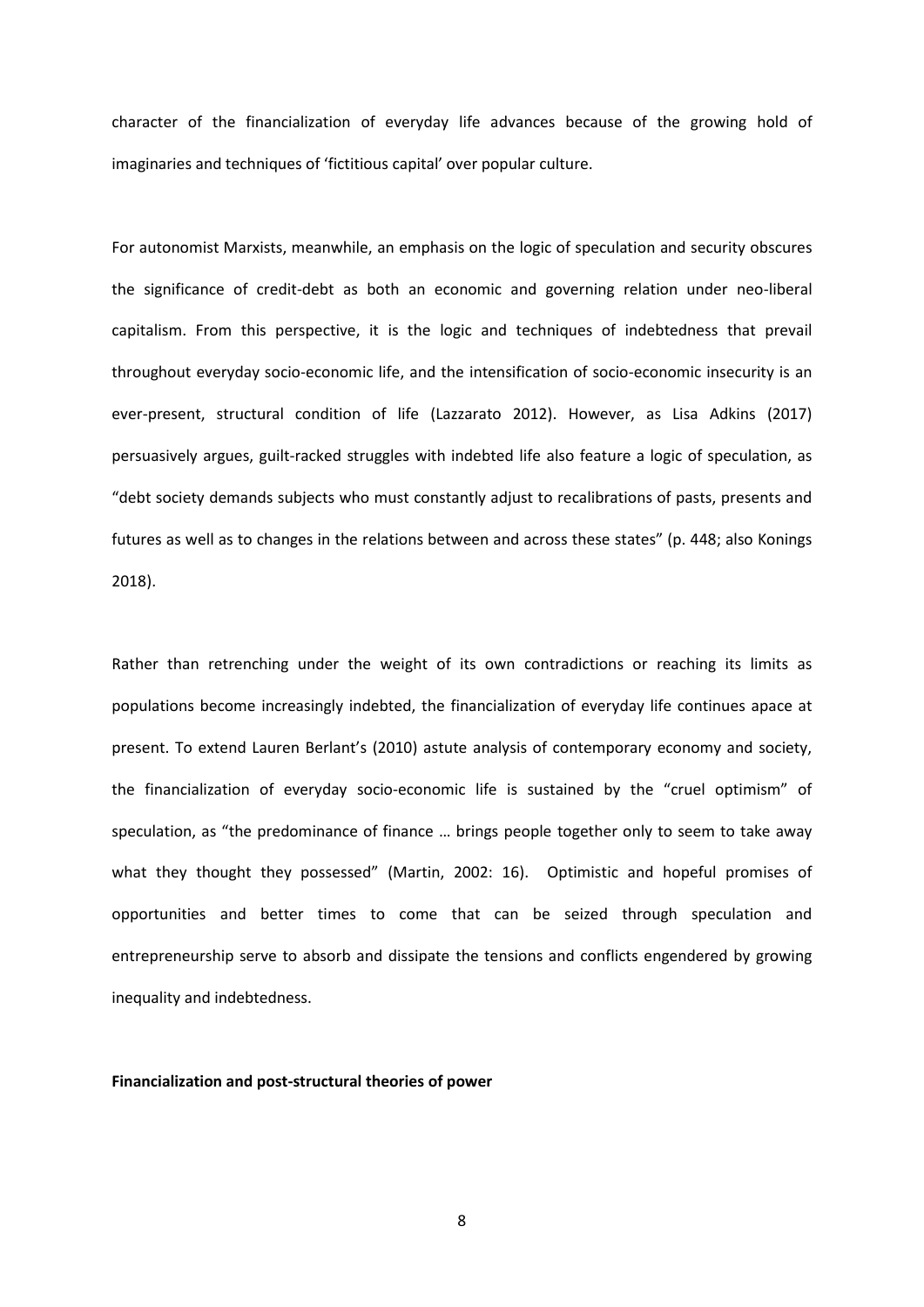Given the influence of Foucault and Deleuze on contemporary social theory, it would be surprising if these post-structural thinkers were not present in a burgeoning financialization literature that continues to broaden its empirical and theoretical remit. In this section of the chapter, however, I want to suggest that Foucault and Deleuze provide for a coherent critical research agenda for the study of financialization. This is an agenda that includes, but also extends well beyond, the financialization of everyday socio-economic life. Consistent with analysing the financialization of everyday life through a focus on the relations between the socio-economic experiences of households and individuals and the programmes and techniques of neo-liberal government, this more wide-reaching agenda is rooted in the theorizations of the distinctive character of contemporary power relations that are offered by Deleuze (1992, 1999) and Foucault (1991, 2007, 2008).

The agenda for financialization research provoked by the post-structural power theories of Foucault and Deleuze is distinct from their influence on the so-called 'social studies of finance' (SSF) (MacKenzie, 2009; Coombs and van der Heide, 2019, in this volume). A host of Deleuzean concepts animate this cross-disciplinary literature, including, concepts such as "diagram" (Aitken, 2015), "virtuality" (Arnoldi, 2004), "war machine" (Erturk, Leaver and Williams, 2010), "fold" (Langley, 2018a), and "rhizome" (Vlcek, 2010). However, the core research agenda of SSF is to provide an alternative to atomised and institutional accounts of agency in financial markets that stresses the socio-technical, material and relational character of financial market action (see also Chiapello 2019, this volume).This is an agenda that typically springs from the Deleuzean concept of "assemblage" or "*agencement*", while some contributors to SSF turn to Foucault's concept of '*dispositif*' ('apparatus'), not least because it holds particular efficacy for analysing governmental actions during periods of financial crisis management (Langley, 2015).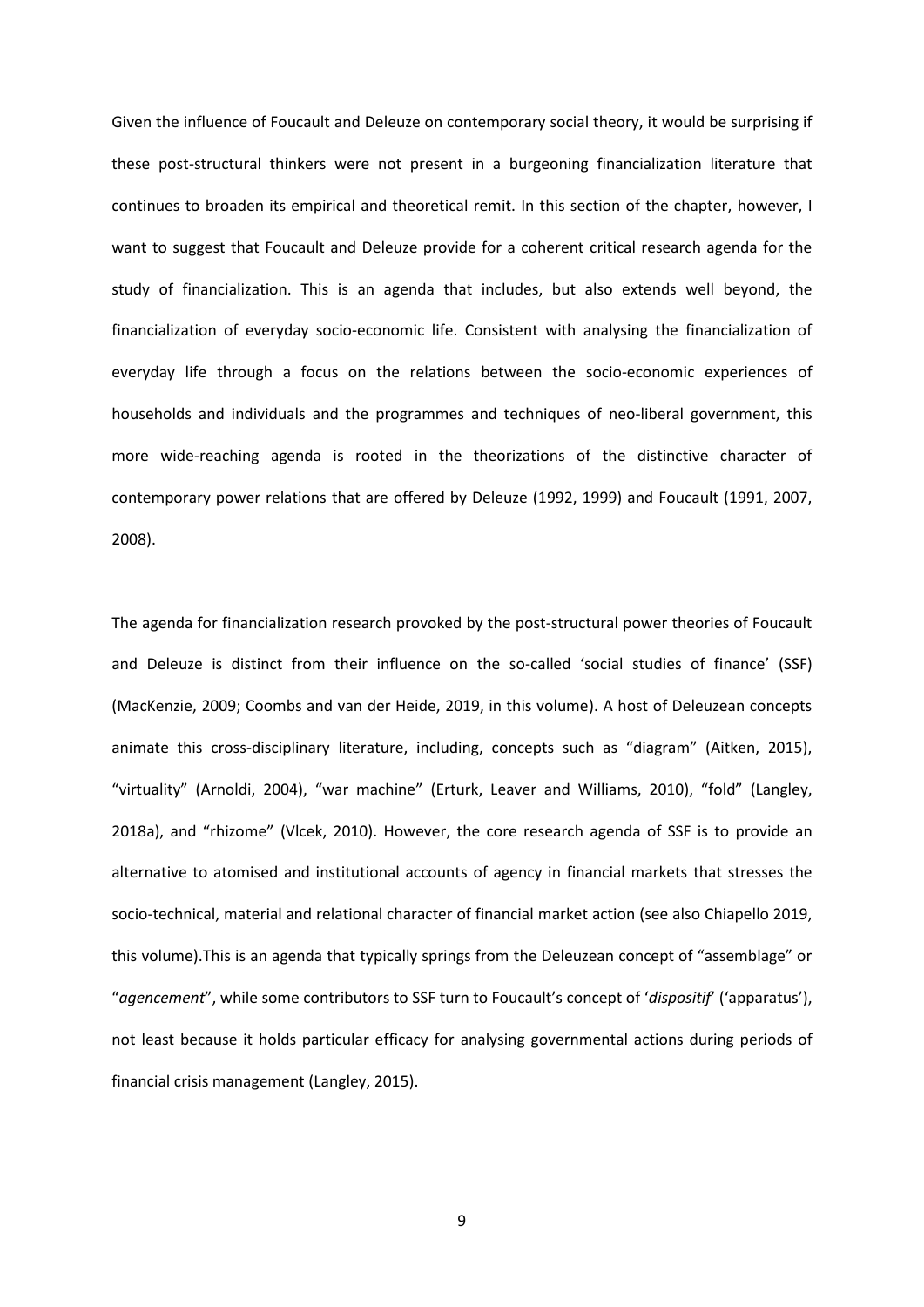In contrast, the post-structural theories of power provided by Foucault and Deleuze prompt research into financialization processes that foregrounds the co-production of financial knowledge and techniques, on the one hand, and contemporary power relations, on the other. By way of illustration, consider again post-structural accounts of the financialization of everyday life. The prominence of finance across economy and society is not essentially new, but the present day reach of finance throughout everyday socio-economic life would seem to be of a different order (Erturk *et al.,* 2009). Offering a better understanding of the conditions under which this is possible is, put simply, where the poststructuralism of Foucault and Deleuze comes in. Deployed without and within Marxist political economy approaches, Foucault and Deleuze provide for accounts of the financialization of everyday life that are rooted in a productive and relational theorization of power. As financialization penetrates deep into the spaces, routines and rhythms of socio-economic existence, Foucault and Deleuze prompt recognition that these processes cannot simply be traced to powerful class interests and the constraining actions of elites (cf. Davis and Williams, 2017; Epstein, 2019, in this volume). Neither does the circulation of expert and popular financial knowledges serve the 'ideological obfuscation' of elite and class interests (Haiven, 2014: 13). Financial logics and techniques are instead held to be better understood in constitutive terms, and as governmental forces that configure everyday economies, cultures and subjectivities. Equally, while state and market institutions are certainly crucial to the financialization of everyday life (van der Zwan, 2014), from a post-structural perspective institutions are incorporated within a decentred and relational understanding of the rationalities, programmes and techniques of governmentalized power (Langley 2015).

What unites Deleuze and Foucault as theorists of power is their preoccupation with the particular mode of power that has taken hold in the wake of the disciplinary liberal societies of the midtwentieth century (Foucault, 1977). For Deleuze, a new "diagram" of power is in operation in the contemporary period (Deleuze, 1999), one that he characterizes as "the societies of control"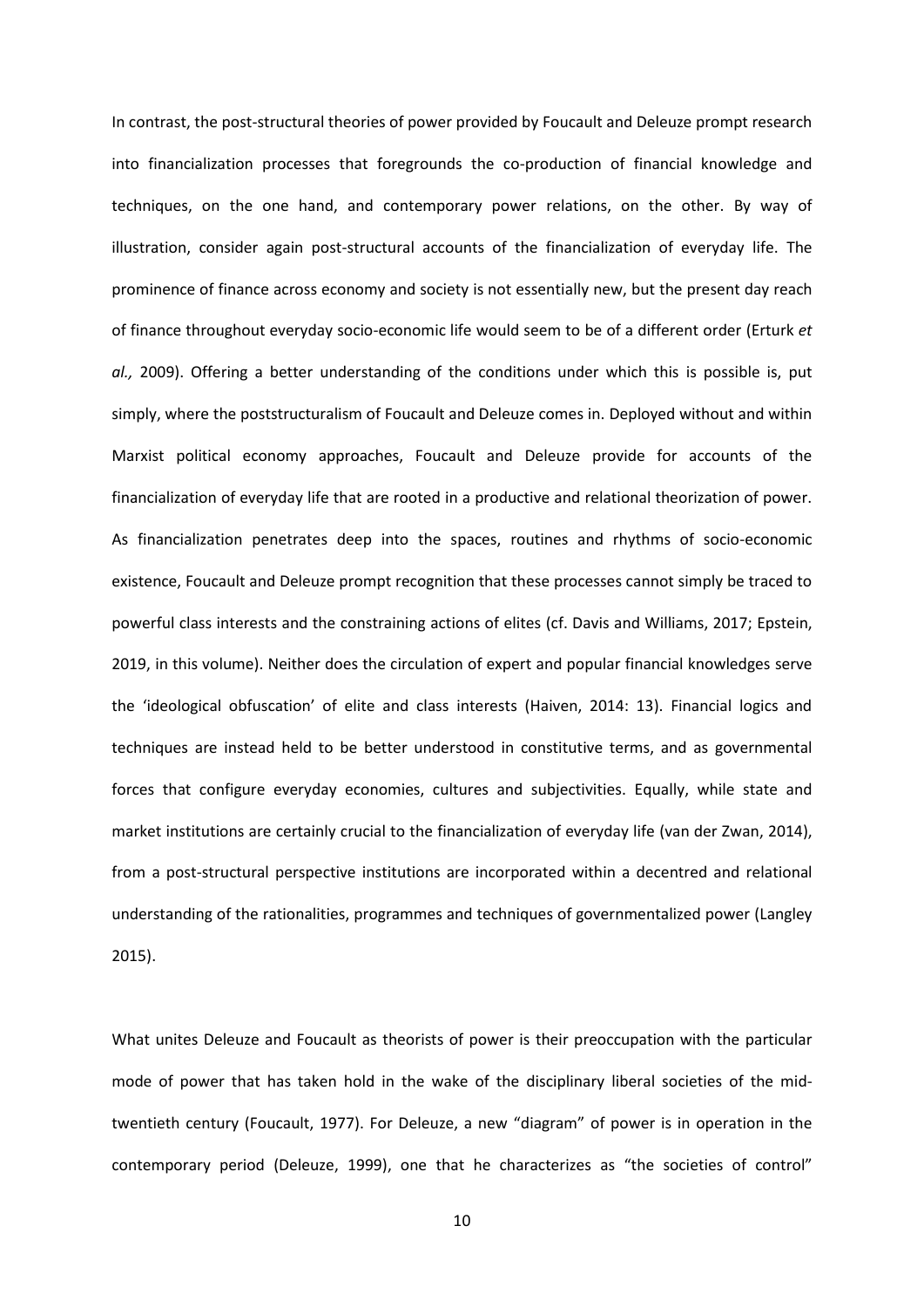(Deleuze, 1992). Power in the societies of control has a new and different spatial-temporal logic. It does not primarily work on individual bodies in a disciplinary and linear fashion, as they pass into and through relatively enclosed institutions such as the prison, factory, school, hospital, family and so on. Rather, control operates to "modulate" disaggregated and dissected '"*dividuals*"', that is, it works through "masses, samples, data, markets, or '*banks*"' (Deleuze 1992: 4, *emphasis in original*). For Deleuze (1992), the spatial-temporal logic of the contemporary mode of power is such that "the man of control is undulatory, in orbit, in a continuous network", a subject required to confront the uncertainties of "*limitless postponements*" in "continuous variation" (p. 5, *emphasis in original*). Crucial to the emergence of the new power logic and computerized technologies of control societies is the shift from the factory to the corporation that accompanies the rise of "a capitalism of higherorder production" (p. 6), a capitalism of distributed supply chains, marketing and incessant regulation by market mechanisms.

For Foucault, meanwhile, the "contemporary system" of "biopolitics" and "governmentality" contrasts with previously dominant sovereign and disciplinary modes of power and forms of liberal administration (2007: 6-8). The contemporary system seeks to secure life itself (not the security of the state) (Foucault, 2007, 2008), and to govern "at a distance" and through the apparently natural and uncertain processes that are "immanent to the population" (Foucault, 1991: 100). Crucial to the power-knowledge relations of the contemporary system is the constitutive role of the biological and economic sciences. Thus, life and population are not only figured as the objects of government, but are understood as abstracted "processes of a naturalness specific to relations between men", including "what happens spontaneously when they … exchange, work, and produce" (Foucault, 2008: 349). While liberal government includes juridical limits on sovereign power and legal guarantees of the rights of individuals, neo-liberal government is marked by a second set of limits on sovereign power that arise from the biological and economic sciences; that is, the supposedly 'natural' laws and logics of the market. Neo-liberal governmentality, therefore, does not seek to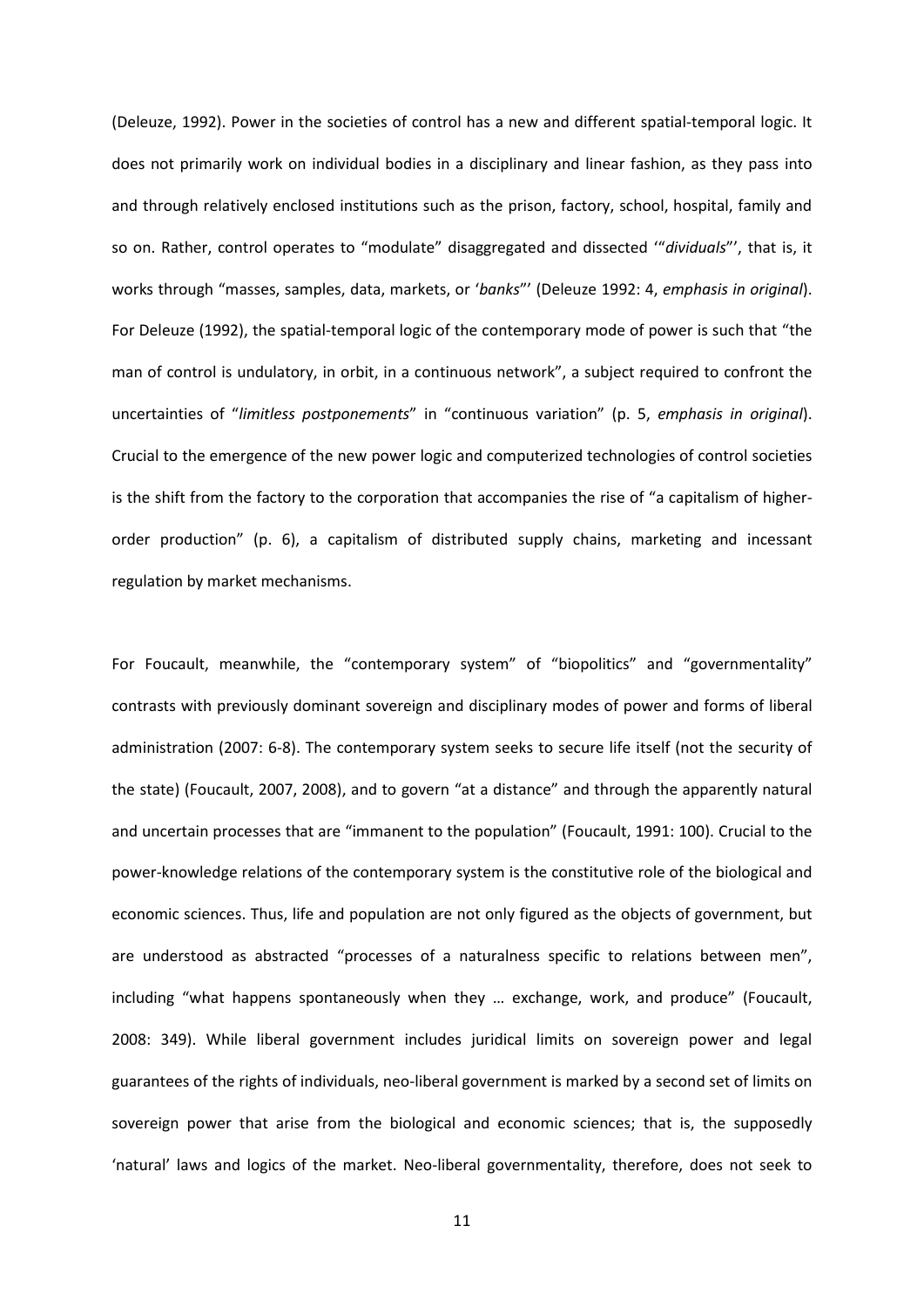standardize and synchronize individual bodies in and through the enclosed institutions of the disciplinary mode of power, but instead intervenes in the uncertain conditions that impact on the life of the population.

For Deleuze and Foucault, power relations that seek to control, secure and govern life entail important corporate, economic and market dynamics, but do not necessarily feature financial logics and techniques. Subsequent research by post-structural scholars of financialization has been required to variously show how financial logics and techniques are incorporated into, and are constitutive of, the configuration of contemporary power relations originally elucidated by Foucault and Deleuze. For those drawing more exclusively on these theorists - and largely setting aside Marxist political economy - such research has centred on the role of financial logics and techniques in the speculative security practices and governmental programmes of neo-liberal life (e.g. Aiken, 2010; de Goede, 2010, 2012; Langley, 2008, 2015, Morris, 2018). Meanwhile, for autonomist Marxists, Foucauldian and Deleuzean theorizations of power facilitate the identification of a change in the dominant logic of present day capital  $-$  i.e. the passing from profit (accumulated via commodity production and circulation) to rent and value capture that operates on the terrain of social reproduction. The engine of contemporary capitalism is understood to be "finance's subsumption of life" (Lucarelli, 2010: 136). What post-structural theories of power explicitly prompt, then, is research into the financialization of life, or what might be termed, by way of shorthand, processes of "bio-financialization" (French and Kneale, 2012; Lilley and Papadopolous, 2014).

#### **Financialization of biological life**

Although post-structural research into financialization processes has to date been pursued most thoroughly by work on everyday socio-economic life, the agenda for research into the financialization of life that develops from Foucauldian and Deleuzean theorizations of power is a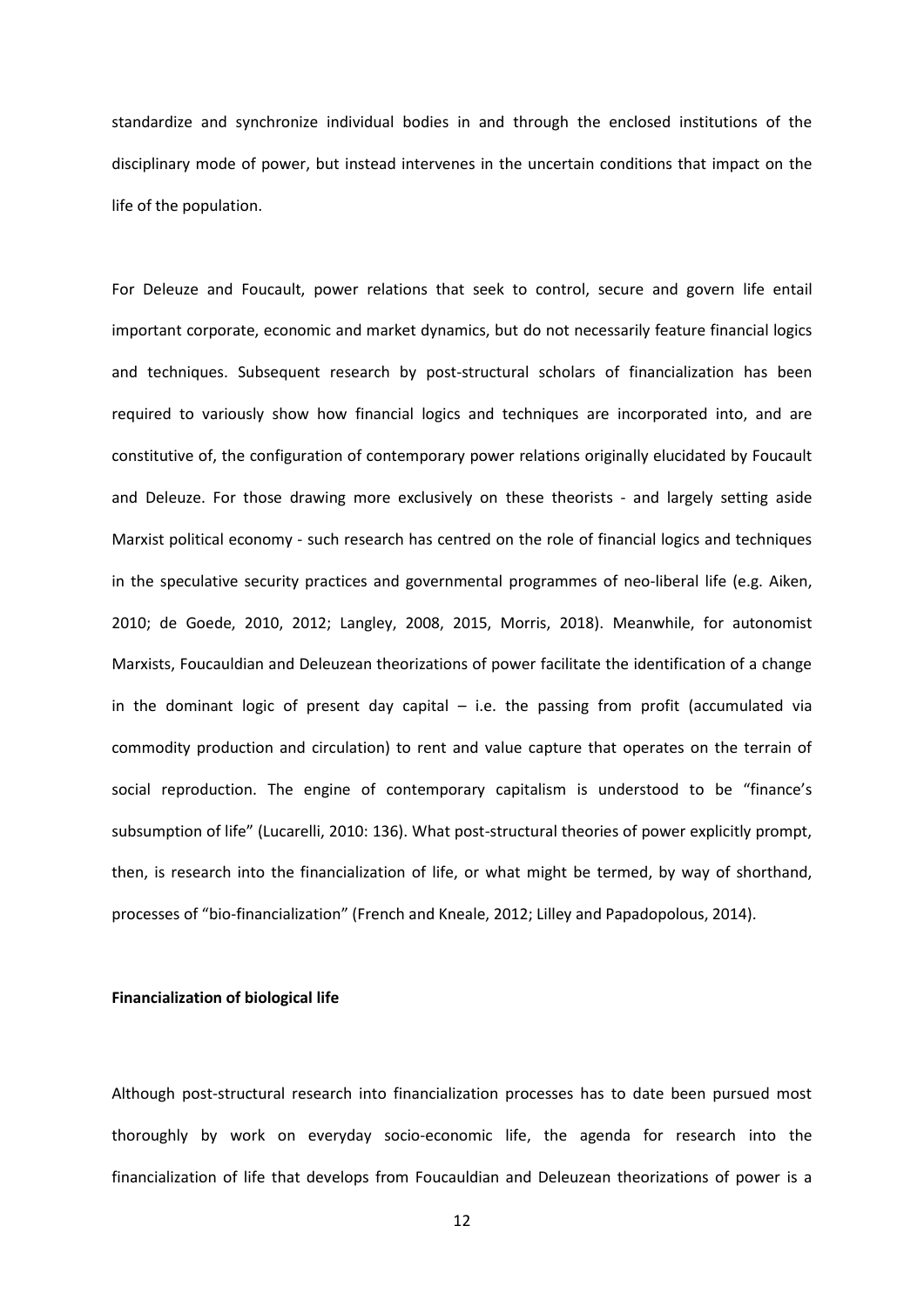more extensive and wide-reaching one. This section of the chapter will therefore mark out a modality of biofinancialization that is related to, but different from, the financialization of everyday socio-economic life. It will draw together a body of scholarship that has developed largely in parallel with, and somewhat divorced from, the reception of Foucault and Deleuze into the financialization literature. The body of scholarship in question is primarily found within the fields of science and technology studies, anthropology and the humanities, rather than within the heterodox economics, sociology, geography, cultural studies and political science disciplines which tend to dominate financialization research. What I want to show, however, is that this scholarship provides an entry point for researching financialization which analyses the force of financial logics and techniques in the ordering of biological life.

It is clearly the case that, as Deleuze (1992: 4) remarks when fleshing out the emergence of the societies of control, "the extraordinary pharmaceutical productions, the molecular engineering, the genetic manipulations … are slated to enter into the new process." However, one of the notable features of post-structural research into the new life sciences and rise of bio-technologies is that it has provoked and carried forward a debate over post-structural theorizations of power. The crux of debate is dissatisfaction with how Foucault and Deleuze characterized the reorientation of contemporary power relations as acting primarily on and through the dynamic abstractions of populations (e.g. rates of birth, death, disease, etc.) and 'dividuals (i.e. "masses, samples, data, markets, or '*banks*'") (Lemke, 2011: 93-6). This is because contemporary biological science (e.g. genetics, reproductive technologies, transplant medicine) is transforming nature. As Thomas Lemke summarizes, biology is "no longer" only "a science of discovery that registers and documents life processes", but is becoming "a science of transformation that creates life and actively changes living organisms" (2011: 94-5) . It follows that 'life' is framed, controlled and secured somewhat differently from the theorizations of power provided by Foucault and Deleuze, not least because bodies are molecularized in ways that they did not anticipate or explore in any detail (Braun 2007).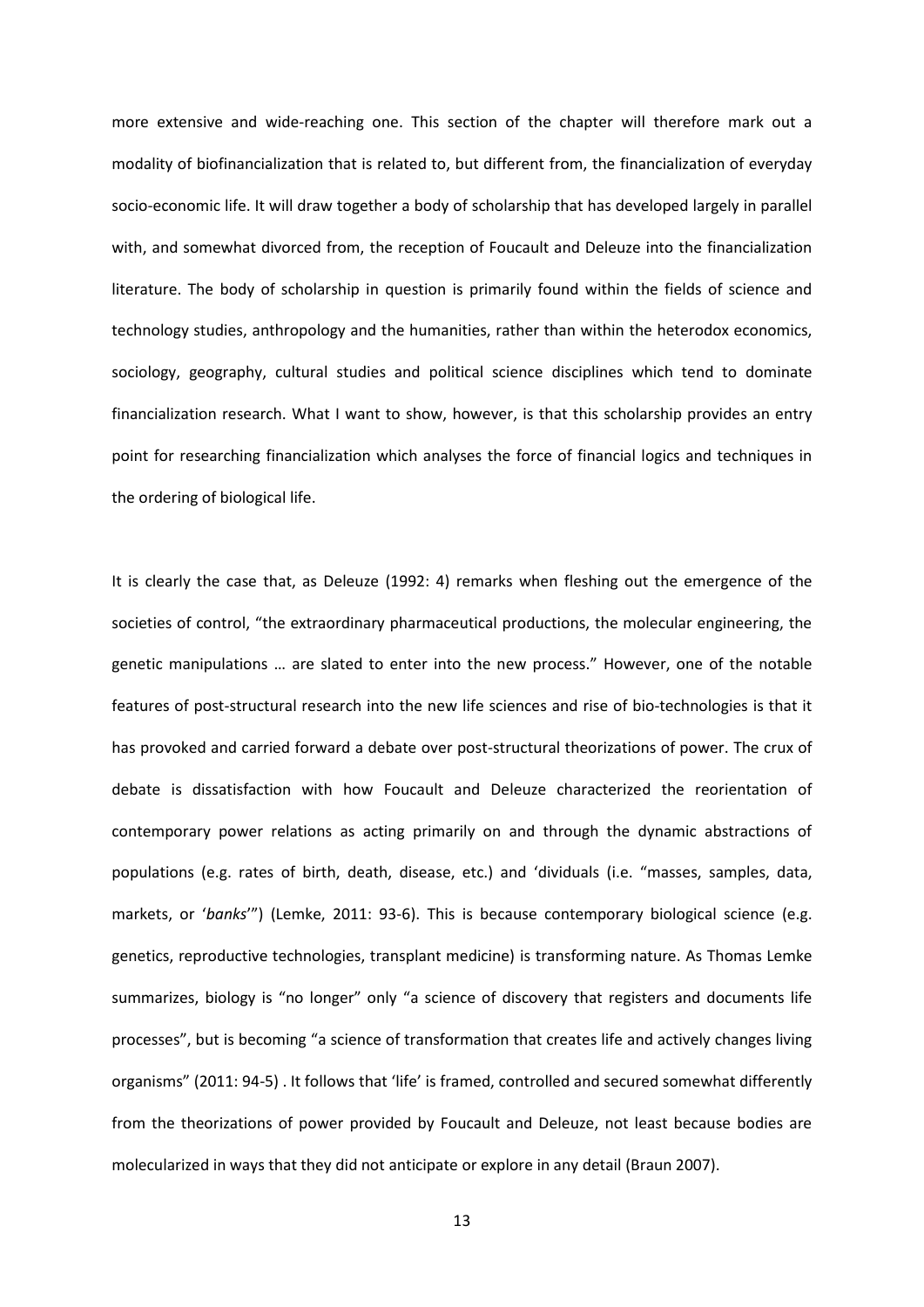The literature that centres on how contemporary bio-scientific knowledge goes hand in hand with the post-disciplinary power relations of neo-liberal capitalism thereby works with a more comprehensive theorization of the power relations that act on life, grounded in an appreciation of how understandings of biological life are currently changing. In this respect, it undergirds an expansive agenda for research into bio-financialization processes that has the potential to include the financialization of biological life. Key contributors to the critical literature on the life sciences interrogate the associated emergence of so-called 'bio-economies'. They commonly identify how the "commercialization" and "corporatization" of the new life sciences are powered by investments of capital and hope (e.g. Sunder Rajan, 2012), but do not sufficiently relate this to the distinctive, financializing character of contemporary neo-liberal governmentality and capitalism. Kaushilk Sunder Rajan (2006), for example, offers an account of bio-medicine (especially genomics and pharmaceuticals) that, combining Foucault with Marx, draws out the dynamics of what he calls *Biocapital.* For Sunder Rajan, "biocapital" is the outcome of an uneasy relationship between "two simultaneous, distinct, yet mutually constitutive forms of capital, one directly dependent on the production of the commodity, the other speculative and only indirectly so" (p. 9). While "the manufacture and sale of therapeutic molecules" is key to the profitability of the Indian companies that feature strongly in Rajan's fieldwork, this is less the case for bio-tech companies in the United States where "valuation is more directly dependent on speculative capital" (p. 9).

For the Foucauldian Nikolas Rose (2006), meanwhile, when it is "Conducted at a molecular level, biology and medicine require long periods of investment" to fund equipment, laboratories, clinical trials and regulatory processes "before achieving a return" (p. 31). This reliance on long-term investment – "subject to all the exigencies of capitalization, such as the obligations of profit and the demands of shareholder value" - serves to shape "the very direction, organization, problem space, and solution effects of biomedicine and the basic biology that supports it" (pp. 32-3). Investments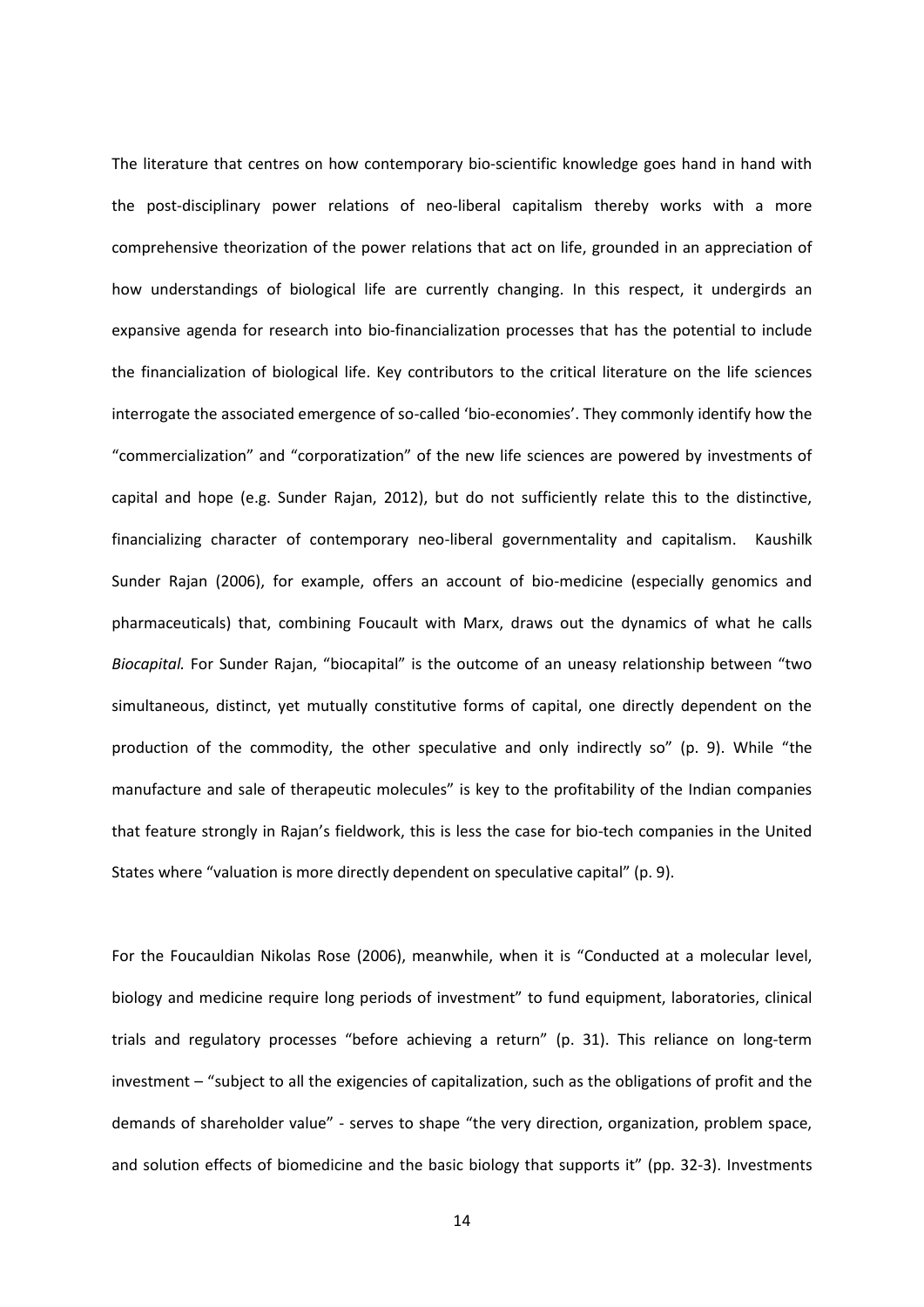are made on the expectation of "bio-value"; that is, "the value to be extracted from the vital properties of living processes" that will deliver both improvements to human health and economic returns (pp. 32-3; see also Sunder Rajan, 2012; Walby and Mitchell, 2006). As "Biopolitics becomes bioeconomics" (Rose, 2006: 32-4), then, it is "promissory capitalism" that comes to the fore.

Melinda Cooper's (2008) book *Life as Surplus* provides, meanwhile, perhaps the most provocative and suggestive account of the bio-economies of the new life sciences. Cooper combines theoretical insights from Marx and Foucault to analyse the intersections of biological processes and strategies of capital accumulation, especially their configuration in the bio-tech industry in the United States. While the life sciences carry forward the molecularization of human life as new opportunities for the appropriation of value by capital, they also install ecological and complex-systems thinking as core to the orderings of neo-liberal capitalism. The future-facing speculative logic of neo-liberal capitalism is, for Cooper, a result of the intersections of the power of the new bio-sciences with finance and the flowering of attendant beliefs in the adaptive capacities of human life that confront and transcend ostensible ecological and economic limits. Cooper (2008: 10) is thereby clear that "What neoliberalism seeks to impose is not so much the generalized commodification of daily life … as its financialization." Life is rendered valuable in terms of the "nonmeasurable, achronological temporality of financial capital accumulation" (p. 10), such that, for the life sciences in particular, "the financial markets have become the very generative condition of production, making it impossible to distinguish between so-called economic fundamentals and the perils and promises of speculation" (p. 24).

Cooper (2008) is thus something of an exception within a literature that typically identifies speculative logics as significant to bio-economies, but which tends not to explicitly relate the prevalence of these particular economic forces and drives to broader processes of financialization. Indeed, as Kean Birch (2017: 462) has recently argued, although existing research into the life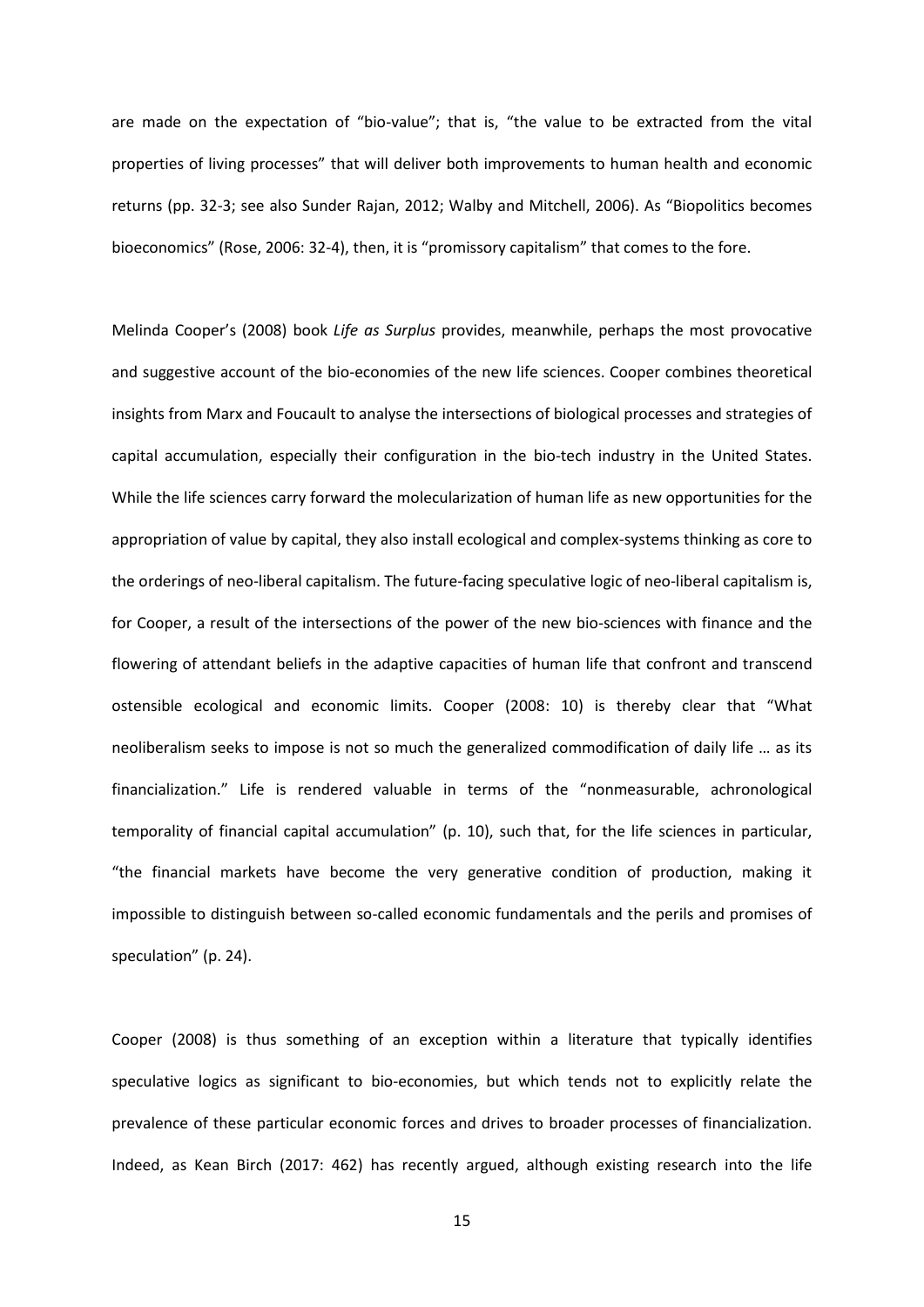sciences is certainly attentive to "'speculative' value in the bio-economy", it remains largely within "a theoretical framework built on notions of biological materiality, commodity production, and commodification." For example, even though for Cooper (2008: 25) "The drive to overcome limits and relocate in the speculative future is the defining movement of capital", she nonetheless holds that there is "one limit that capitalism never escapes – the imperative to derive profit." Speculative investments are typically understood to be essential to the production of the commercial life sciences, then, but are nonetheless regarded as something of an aberration from the creation of value that materializes in products, services, or intellectual property. Yet understanding the financialization of biological life as a modality of bio-financialization requires that greater attention is paid to the ways in which the future promises of "bio-value" (Rose 2006) are actually "constitutive of value in the present" (Birch, 2017: 462), and how financial logics and techniques continue to produce and sustain life sciences firms as investable assets despite the overall dearth of products and services.

#### **Conclusions**

This chapter has explored research into financialization that, without and within Marxist political economy, has taken up the post-structural theorizations of power provided by Michel Foucault and Gilles Deleuze. It has suggested that Foucault and Deleuze offer a critical analytical agenda for the study of financialization, one that foregrounds how financial logics and techniques are incorporated into, and are constitutive of, the governmentalized power relations that seek to control and secure life under neo-liberal capitalism. The chapter has concentrated, in particular, on two modalities of the financialization of life: the financialization of everyday life that configures economies, cultures and subjectivities of speculation and indebtedness; and, the financialization of biological life that construes the molecularization of life by the new life sciences as fundamentally and perpetually speculative.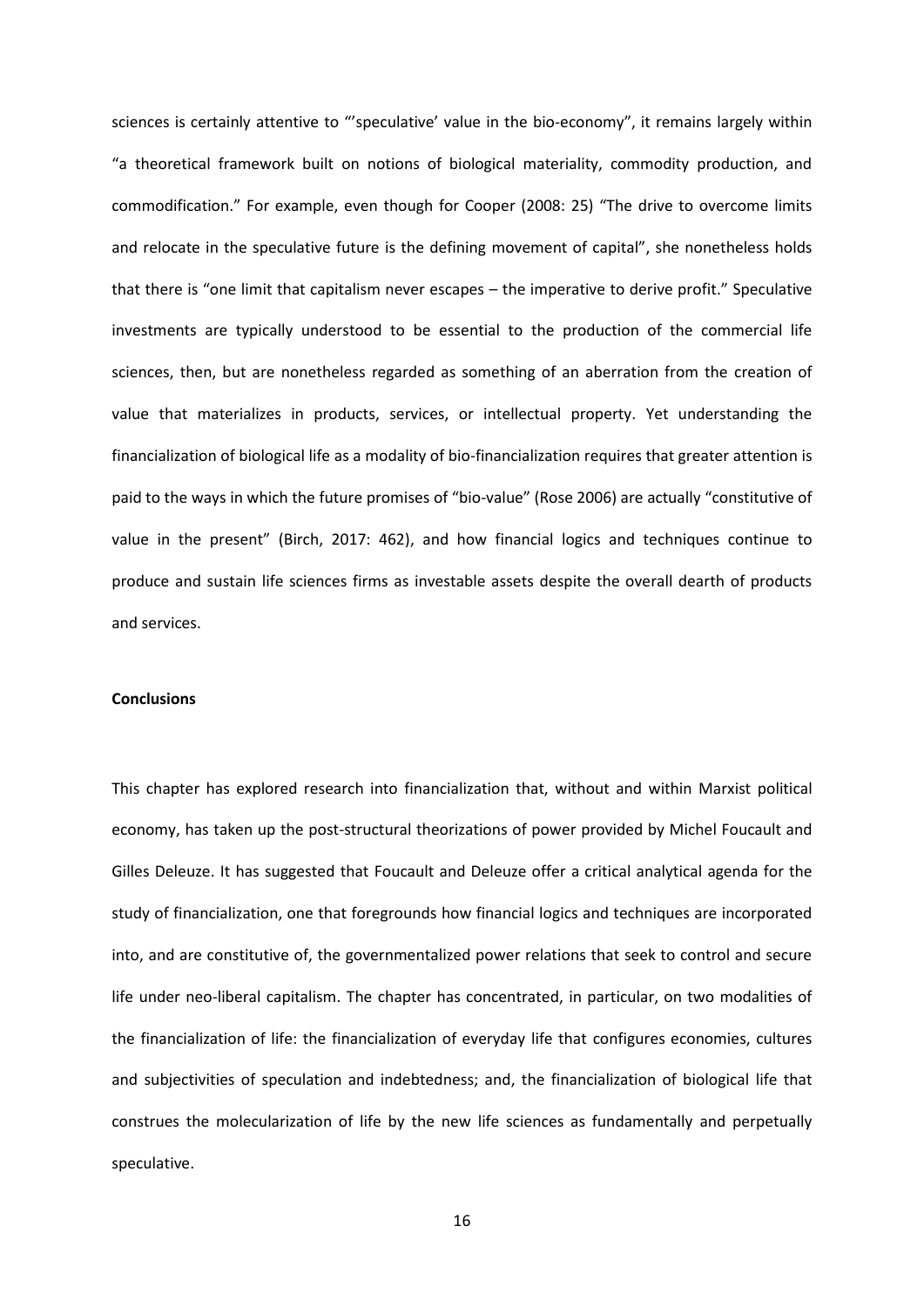By explicating the financialization of biological life, the chapter has shown that limiting poststructural research to the financialization of everyday life is to conceive of the scope and dimensions of bio-financialization too narrowly, to think of 'life' too restrictively and largely in terms of the concrete corporeality of individual bodies and abstracted populations. Yet, expanding the remit of research into the financialization of life in this way also runs up against the anthropocentric limitations of post-structural theories of power identified by Karen Barad (2007), amongst others, and their autonomist Marxist applications that neglect more-than-human nature in accounts of capitalist accumulation (Johnson, 2017). There is a danger that research into the financialization of life is still framed too narrowly, then, when it is concerned only with how these processes are transforming both everyday life and biological life.

Debates that continuously develop and update post-structural theories of power are thus of considerable import for the financialization of life as a critical research agenda. Particularly pertinent in this regard is the debate that probes how neo-liberal governmental power variously works on more-than-human matter. In a recent intervention by Thomas Lemke (2015: 5), for instance, neoliberal government is said to act on "the interrelatedness and entanglements of men and things, the natural and the artificial, the physical and the moral." Such interventions have the potential to provide the theoretical grounding for the further extension of research into the financialization of life to include additional modalities of bio-financialization. Indeed, a broader research agenda of this kind is also the compelling ambition of autonomist Marxist analyses of "the logic of financialized (bio)capitalism" (Marazzi 2010: 66). As Lilley and Papadopoulos (2014: 972-5) suggest, biofinancialization processes can be understood to centre on "everyday life, subjectivity, ecology and materiality", flourishing precisely because they "extract value from reproduction, distribution and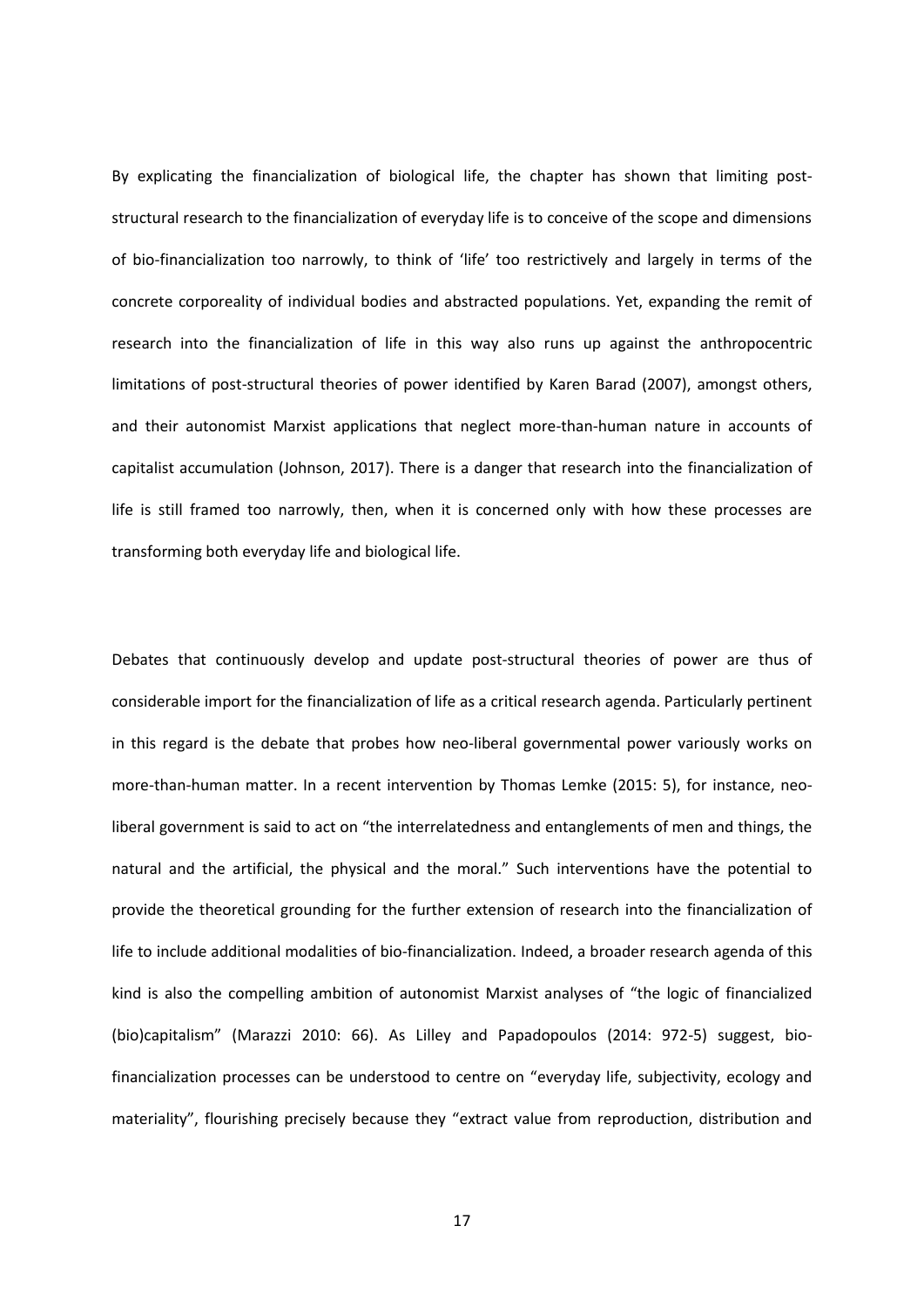consumption as well as other activities and the material surroundings which do not directly belong to the immediate sphere of production."

There is, for instance, a well-established and growing literature in human geography on the financialization of urban infrastructures. Such material infrastructures are governed as strategically significant and 'critical' to securing circulations and the life of the population (Aradau 2010), but research to date has only rarely explored these processes as a modality of bio-financialization (Langley 2018b), or as what we might term the financialization of the infrastructures of life. Similarly, consider the proliferation and growth of a host of markets for 'green finance' that are heralded as crucial to the future of the planet (see also Bracking 2019, in this volume, on financialisation and the environment). While accounts of the neo-liberal government of the environment as "neo-liberalizing natures" recognize that this "financializes the inherent productivity of nature" (Braun 2015: 1), it would seem apposite to analyse these processes in post-structural terms as another form of biofinancialization, the financialization of more-than-human life. Post-structural research into the financialization of life has already made an important contribution to the study of these processes in everyday socio-economic life. But it also has further and presently underdeveloped critical potential for interrogating the ordering force of financial logics and techniques, not least in relation to biological life, life's infrastructural conditions, and more-than-human life.

#### **References**

Adkins, L., 2017. Speculative futures in the time of debt. *The Sociological Review,* 65(3), pp. 448-462 Aitken, R., 2010. *Performing Capital: Toward a Cultural Economy of Popular and Global Finance*. Basingstoke: Palgrave MacMillan.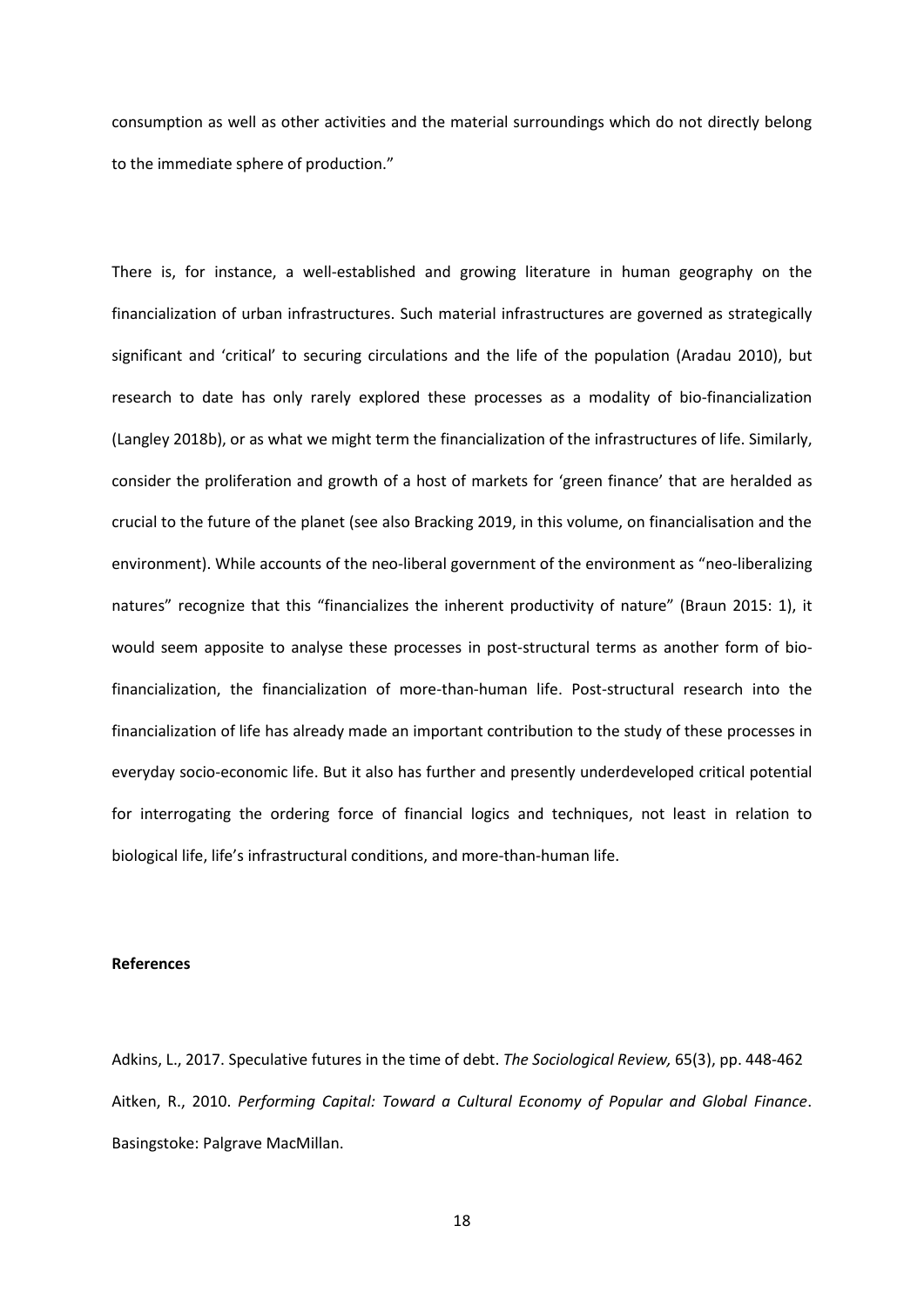Aitken, R., 2015. *Fringe finance: Crossing and Contesting the Borders of Global Capital*. London: Routledge.

Aradau, C., 2010. Security that matters: Critical infrastructure and objects of protection. *Security Dialogue,* 41(5), pp. 491-514

Arnoldi, J., 2004. Derivatives: Virtual values, real risks. *[Theory, Culture &](https://philpapers.org/asearch.pl?pub=2525) Society,* 21(6), pp. 23-42

Barad K., 2007. *Meeting the Universe Halfway: Quantum Physics and the Entanglement of Matter and Meaning*. Durham, NC: Duke University Press

Berlant, L., 2010. *Cruel Optimism*. Durham, NC: Duke University Press

Birch, K., 2017. Rethinking value in the bio-economy: Finance, assetization and the management of value. *Science, Technology and Human Values,* 42(3), pp. 460-490

Boy, N., Burgess, J.P., and Leander, A., 2011. The global governance of security and finance. *Security Dialogue,* 42(2), pp. 115-122

Braun, B., 2007. Biopolitics and the molecularization of life. *Cultural Geographies,* 14(1), pp. 6-28

Braun B., 2015. New materialisms and neoliberal natures. *Antipode,* 47(1), pp. 1-14

Cooper, M., 2008. *Life as Surplus: Biotechnology and Capitalism in the Neoliberal Era*. Seattle, WA: University of Washington Press.

Crouch, C., 2011. *The Strange Non-Death of Neoliberalism*. Cambridge: Polity Press.

Davis, A. and Williams, K., 2017. Introduction: Elites and power after financialization. *Theory, Culture & Society,* 34(5-6), pp. 3-26

de Goede, M., 2010. Financial security. In J.P. Burgess (ed.) *The Routledge Handbook of the New Security Studies*. London and New York: Routledge, 100–109

de Goede, M., 2012. *Speculative Security: The Politics of Pursuing Terrorist Monies*. Minneapolis,

MN: University of Minnesota Press

Deleuze, G., 1992. Postscript on the societies of control. *October*, 59, pp. 3-7

Deleuze, G., 1999. *Foucault*. London: Continuum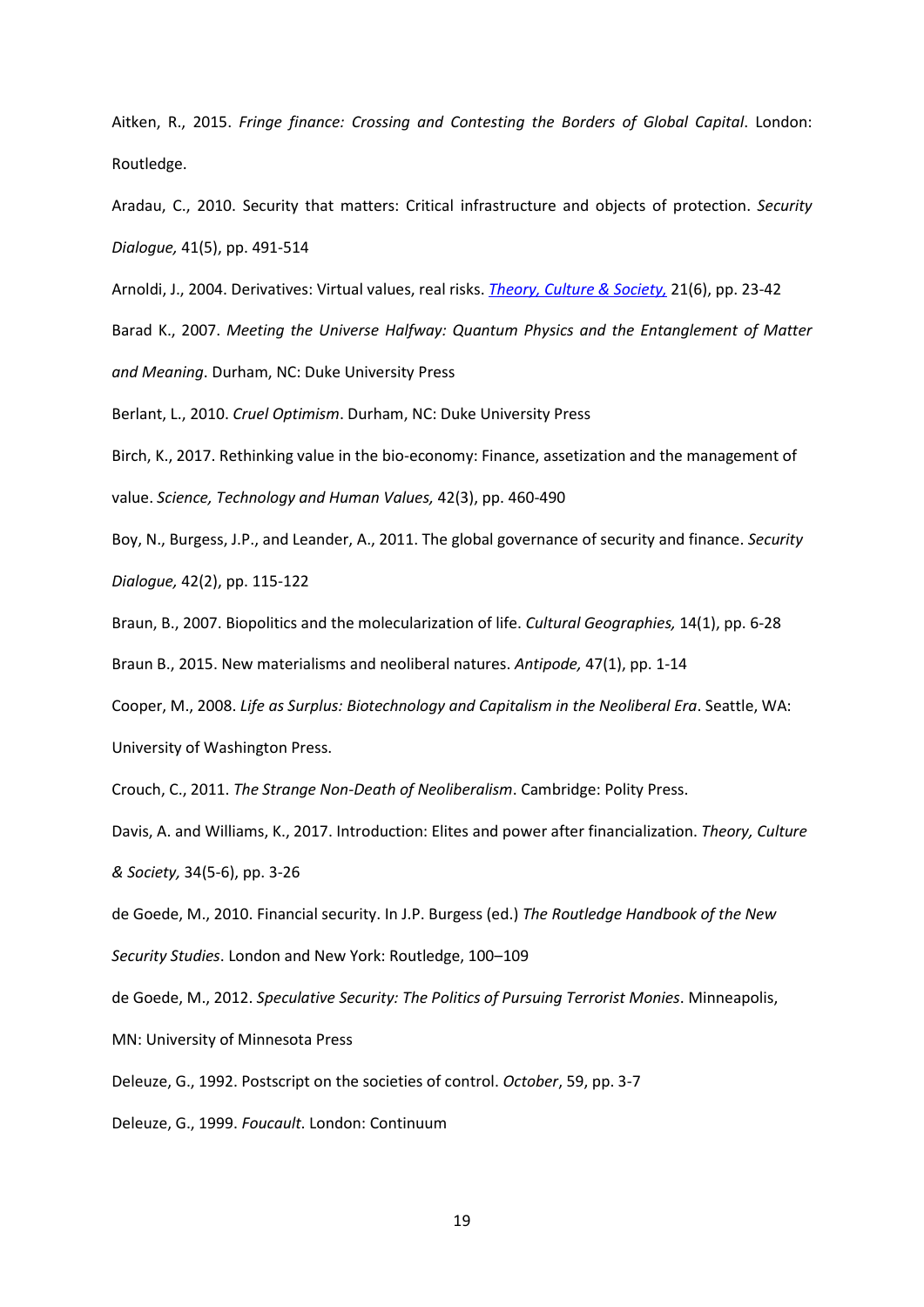Erturk, I., Froud, J., Johal, S., Leaver, A. and Williams, K., 2009. *Financialization At Work: Key Texts and Commentary*. London: Routledge

Erturk, I, Leaver, A., and Williams, K., 2010. Hedge funds as 'war machine': Making the

positions work. *New Political Economy,* 15(1), pp. 9-28

Foucault, M., 1977. *Discipline and Punish: The Birth of the Prison*. London: Allen Lane

Foucualt, M., 1991. Governmentality., In G. Burchell, C. Gordon, and P. Miller (eds.) *The Foucault* 

*Effect: Studies in Goverrnmentality*, Chicago, IL: University of Chicago Press, 87-104

Foucault, M., 2007. *Security, Territory, Population, Lectures at the Collège de France, 1977-1978*.

Basingstoke: Palgrave MacMillan

Foucault, M., 2008. *The Birth of Biopolitics, Lectures at the Collège de France, 1978-1979*.

Basingstoke, UK: Palgrave MacMillan

French, S. and Kneale, J., 2012. Speculating on careless lives: Annuitising the biofinancial subject. *Journal of Cultural Economy*, 5(4), pp.391-406

French, S. Leyshon, A. and Wainwright, T., 2011. [Financializing space, spacing financialization.](http://phg.sagepub.com/content/35/6/798) *Progress in Human Geography,* 35(6), pp. 798-819

Haiven, M., 2014. *Cultures of Financialization: Fictitious Capital in Popular Culture and Everyday Life*. Basingstoke: Palgrave MacMillan

Hacker, J.S., 2008. *The Great Risk Shift: The Assault on American Jobs, Families, Health Care and Retirement and How You Can Fight Back*. Oxford: Oxford University Press.

Johnson, E.R., 2017. At the limits of species being: Sensing the anthropocene. *South Atlantic Quarterly,* 116(2), pp. 275-292

Konings, M., 2018. *Capital and Time: For a New Critique of Neoliberal Reason*. Redwood City, CA: Stanford University Press.

Langley, P., 2008. *The Everyday Life of Global Finance: Saving and Borrowing in Anglo-America*. Oxford, UK: Oxford University Press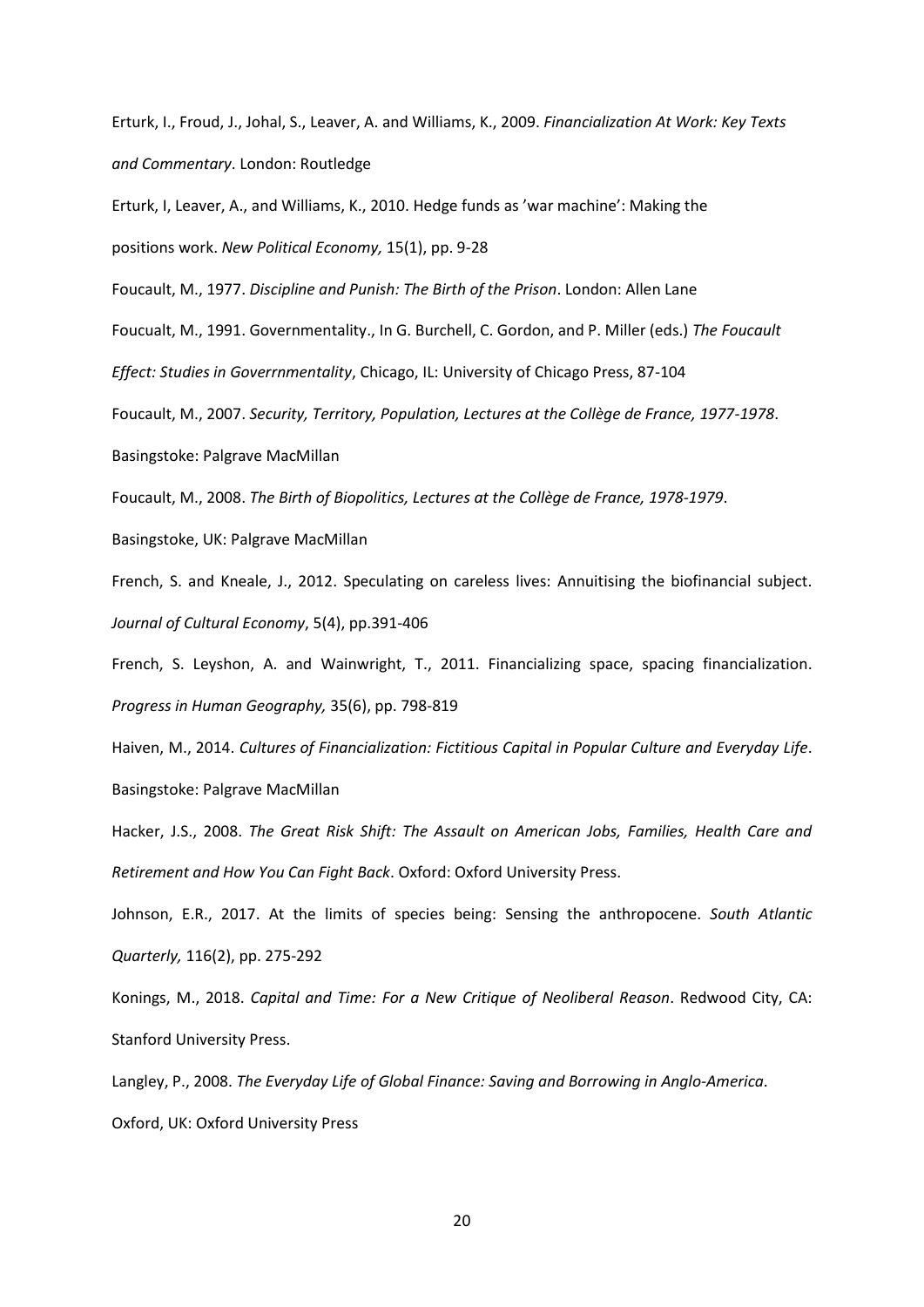Langley, P., 2014. Equipping entrepreneurs: Consuming credit and credit scores. *Consumption Markets & Culture,* 17(5), pp. 448-467

Langley, P., 2015. *Liquidity Lost: The Governance of the Global Financial Crisis*. Oxford: Oxford University Press

Langley, P., 2018a. The folds of social finance: Making markets, remaking the social. *Environment and Planning A: Economy and Space*, online early

Langley, P., 2018b. Frontier financialization: Urban infrastructure in the United Kingdom. *Economic Anthropology*, 5(2), pp. 172-184

Lapavitsas, C., 2011. Theorizing financialization. *Work Employment and Society,* 25(4), pp. 611-626.

Lazzarato, M., 2012. *The Making of the Indebted Man*. Los Angeles, CA: Semiotext(e)

Lemke, T., 2011. *Biopolitics: An Advanced Introduction*. New York: New York University Press

Lemke, T., 2015. New materialisms: Foucault and the 'government of things'. *Theory, Culture and Society,* 32(4), pp. 3–25

Lilley, S. and Papadopoulos, D., 2014. Material returns: Cultures of valuation, biofinancialisation and the autonomy of politics. *Sociology,* 48(5), pp. 972-988

Lucarelli, S., 2010. Financialization as biopower. In A. Fumagalli and S. Mezzadra (eds.) *Crisis in the Global Economy: Financial Markets, Social Struggles, and New Political Scenarios*. Los Angeles, CA: Semiotext(e)

MacKenzie, D., 2009. *Material Markets: How Economic Agents are Constructed*. Oxford: Oxford University Press

Marazzi, C., 2010. *The Violence of Financial Capitalism.* Los Angeles, CA: Semiotext(e)

Marron, D., 2009. *Consumer Credit in the United States: A Sociological Perspective from the* 

*Nineteenth Century to the Present*. Basingstoke, UK: Palgrave MacMillan

Martin, R., 2002. *Financialization of Daily Life*. Temple University Press

Morris, J., 2018. *Securing Finance, Mobilizing Risk: Money Cultures at the Bank of England*. London: Routledge.